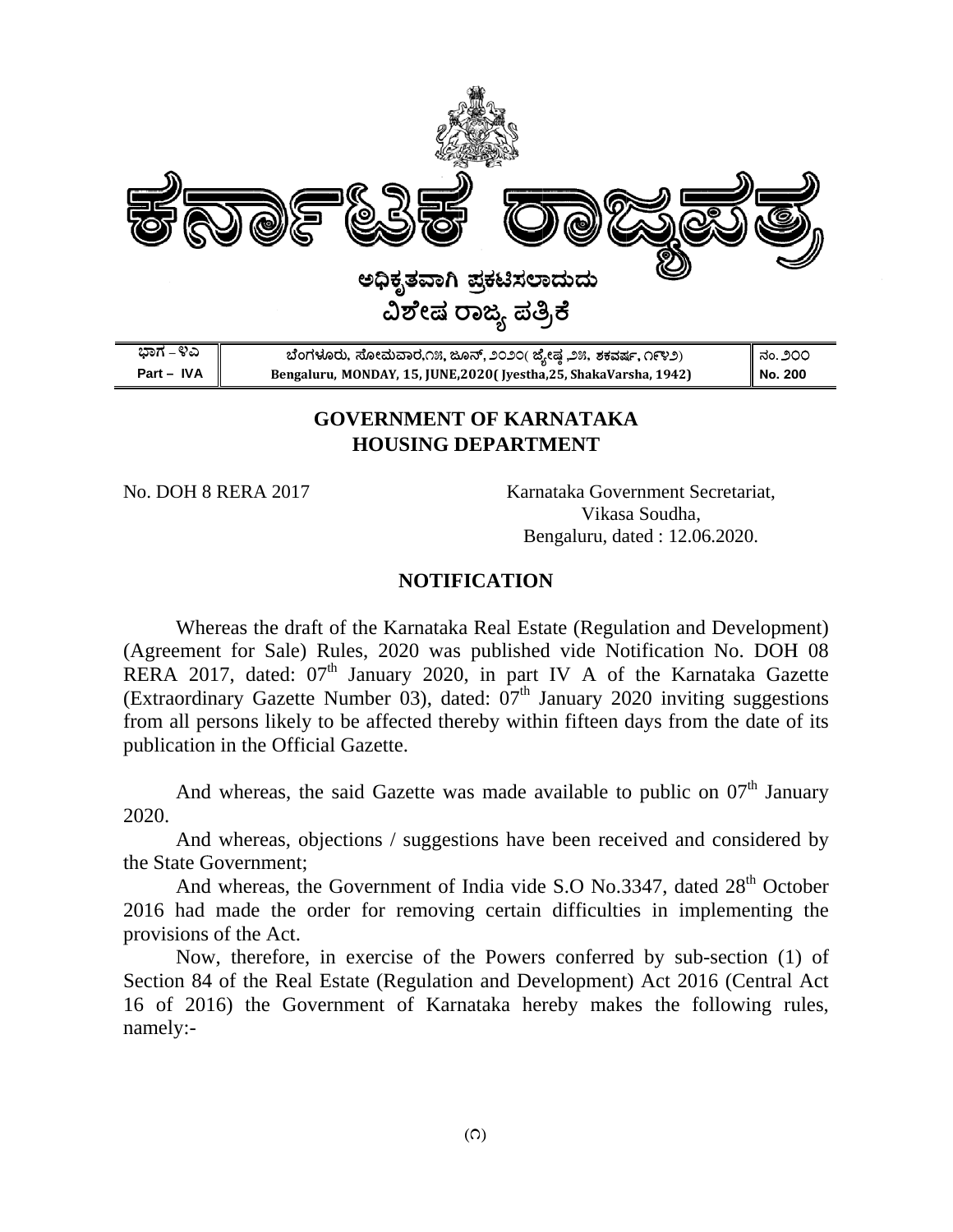#### **1. Title and commencement:**

- (1) These rules may be called the Karnataka Real Estate (Regulation and Development) (First Amendment) Rules, 2020,
- (2) Save as otherwise provided in these rules they shall come into force from the date of their publication in the official Gazette.

2. **Amendment of rule 8:** In the Karnataka Real Estate (Regulation and Development) Rules, 2017 (hereinafter referred to as the said rules),

- **1. Insertion of new rule 8A** In the Karnataka Real Estate (Regulation and Development) Rules, 2017 (hereinafter referred to as the said rules) after rule 8, the following shall be inserted, namely:-
	- (1) "8A. Agreement for Sale (1) For the purpose of sub-section (2) of section 13 of the Real Estate (Regulation & Development) Act 2016, the agreement for sale shall be in the Format as per Annexure-A.

(2) Any application, letter of allotment, letter or any other document signed by the allottee, in respect of the apartment, plot or building, prior to the execution and registration of the agreement for sale for such apartment, plot or building, as the case may be, shall not be construed to limit the rights and interests of the allottee under the agreement for sale or under the Act."

**2. Insertion of Annexure-A** - After the Form I of the said rules the following annexure shall be inserted, namely:-

#### "ANNEXURE-A"

(see sub rule (1) of rule 8A)

#### **AGREEMENT FOR SALE**

This Agreement for Sale ("Agreement") executed on this \_\_\_ (Date) day of \_\_\_\_  $(Month)$ ,  $20$ 

#### **By and Between**

*[If the promoter is a company]* 

(CIN no. ), a company incorporated under the provisions of the Companies Act, [1956 or 2013], (Central Act 18 of 2013), as the case may be], having its registered office at \_\_\_\_\_\_\_\_\_\_\_ and its corporate office at \_\_\_\_\_\_\_\_\_\_\_\_\_\_\_ (PAN ), represented by its authorized signatory \_\_\_\_\_\_\_\_\_\_ (Aadhar no. ) authorized *vide* board resolution dated **hereinafter** referred to as the "Promoter" (which expression shall unless repugnant to the context or meaning thereof be deemed to mean and include its successor-in-interest, executors, administrators and permitted assignees);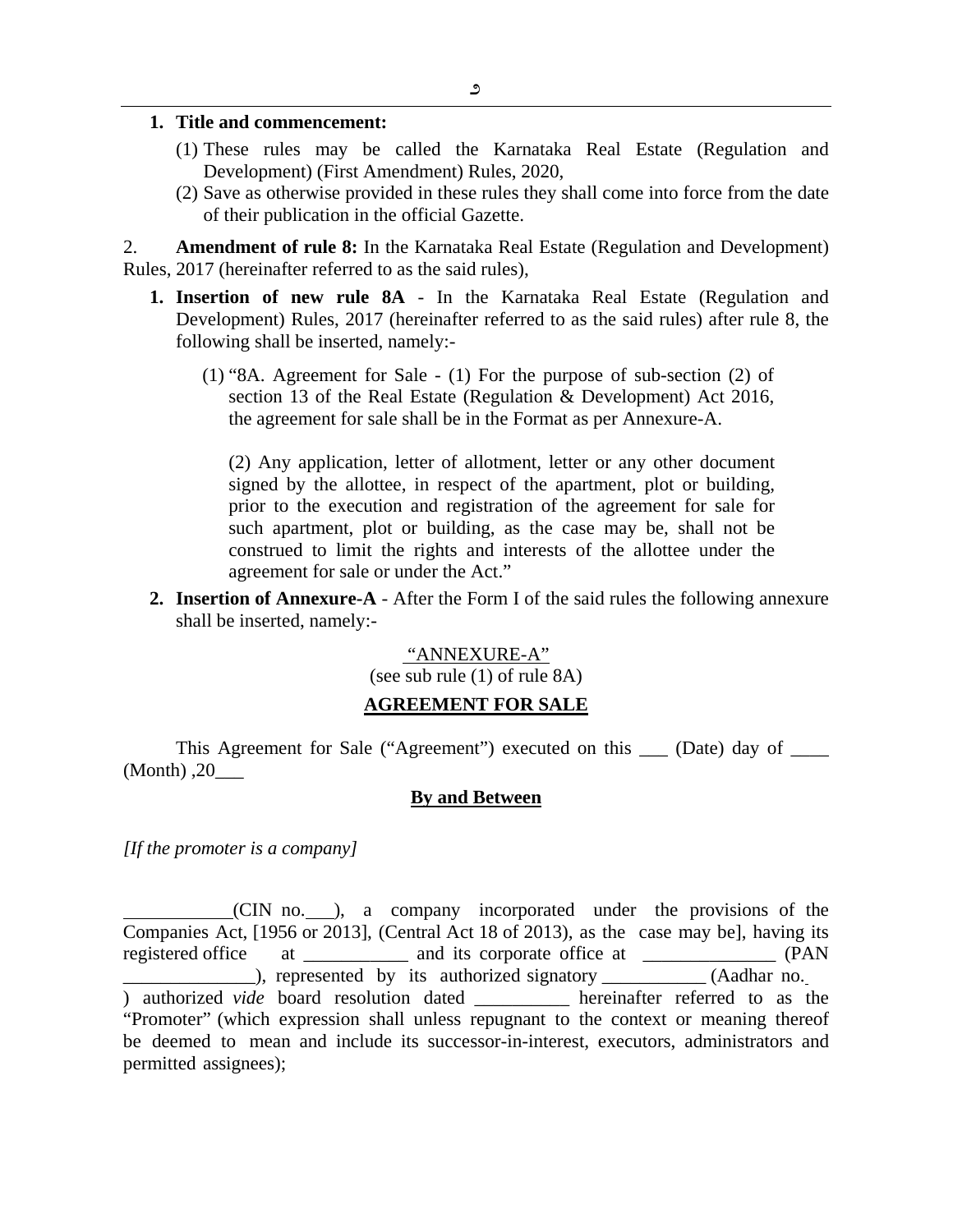### [*OR*]

#### *[If the promoter is a Partnership firm]*

 \_\_\_\_\_\_\_\_\_\_\_\_\_\_\_\_\_\_\_ a partnership firm registered under the Indian Partnership Act, 1932 having its principal place of business at \_\_\_\_\_\_\_, (PAN \_\_\_\_\_\_\_\_), represented by its authorized Partner (Aadhar no. ) authorized *vide* \_\_\_\_\_\_\_\_, hereinafter referred to as the "Promoter" (which expression shall unless repugnant to the context or meaning thereof be deemed to mean and include the partners or partner for the time being of the said firm, the survivor or survivors of them and their heirs, executors, administrators of the last surviving partner and his/her/their assigns).

#### [*OR*]

#### *[If the promoter is an Individual]*

Mr. / Ms. \_\_\_\_\_\_\_\_\_\_\_\_\_\_\_\_, (Aadhaar no. \_\_\_\_\_\_\_\_\_\_\_\_\_\_\_) son / daughter of example aged about <u>example about</u> the set of the set of the set of the set of the set of the set of the set of the set of the set of the set of the set of the set of the set of the set of the set of the set of the set of \_\_\_\_\_\_\_\_\_\_\_\_\_\_\_\_\_\_\_\_\_\_\_\_\_\_\_\_\_\_\_\_\_\_\_\_ (PAN \_\_\_\_\_\_\_\_\_\_\_\_\_\_\_\_\_\_\_\_), hereinafter called the "Promoter" (which expression shall unless repugnant to the context or meaning thereof be deemed to mean and include his/ her heirs, executors, administrators, successorsin-interest and permitted assigns).

#### $[OR]$

[If the Promoter is a Development Authority / any other public body / registered society / etc]

\_\_\_\_\_\_\_\_\_\_\_\_\_\_\_\_\_\_\_\_\_\_\_\_\_\_, (Reg. No. \_\_\_\_\_\_\_\_\_) a \_\_\_\_\_\_\_\_\_\_\_\_\_ registered under the provisions of the  $($ mention the relevant Act/Rules), as the case may be), having its registered office at \_\_\_\_\_\_\_\_\_\_\_\_\_\_\_\_\_\_\_\_\_\_\_\_\_\_\_\_\_\_\_, (PAN \_\_\_\_\_\_\_\_\_\_\_\_\_\_\_\_), represented by its authorized signatory, \_\_\_\_\_\_\_\_\_\_\_\_\_\_\_\_\_\_, (Aadhaar no. \_\_\_\_\_\_\_\_\_\_\_\_\_\_\_\_\_\_) duly authorized vide organization's resolution dated \_\_\_\_\_\_\_\_\_\_\_\_, hereinafter referred to as the "Promoter" (which expression shall unless repugnant to the context or meaning thereof be deemed to mean and include its successorin-interest, and permitted assigns).

#### AND

*[If the Allottee is a company]* 

 , ( CIN no. \_\_\_\_\_\_\_\_\_\_\_\_\_\_\_\_\_) a company incorporated under the provisions of the Companies Act, [1956 or 2013, as the case may be], having its registered office at \_\_\_\_\_\_\_\_\_\_\_\_\_\_\_\_\_, (PAN \_\_\_\_\_\_\_\_\_\_\_\_\_\_\_), represented by its authorized signatory, \_\_\_\_\_\_\_\_\_\_\_\_\_\_\_, (Aadhar no. \_\_\_\_\_\_\_\_\_) duly authorized vide board resolution dated \_\_\_\_\_\_\_, hereinafter referred to as the "Allottee" (which expression shall unless repugnant to the context or meaning thereof be deemed to mean and include its successor-in-interest and permitted assignees).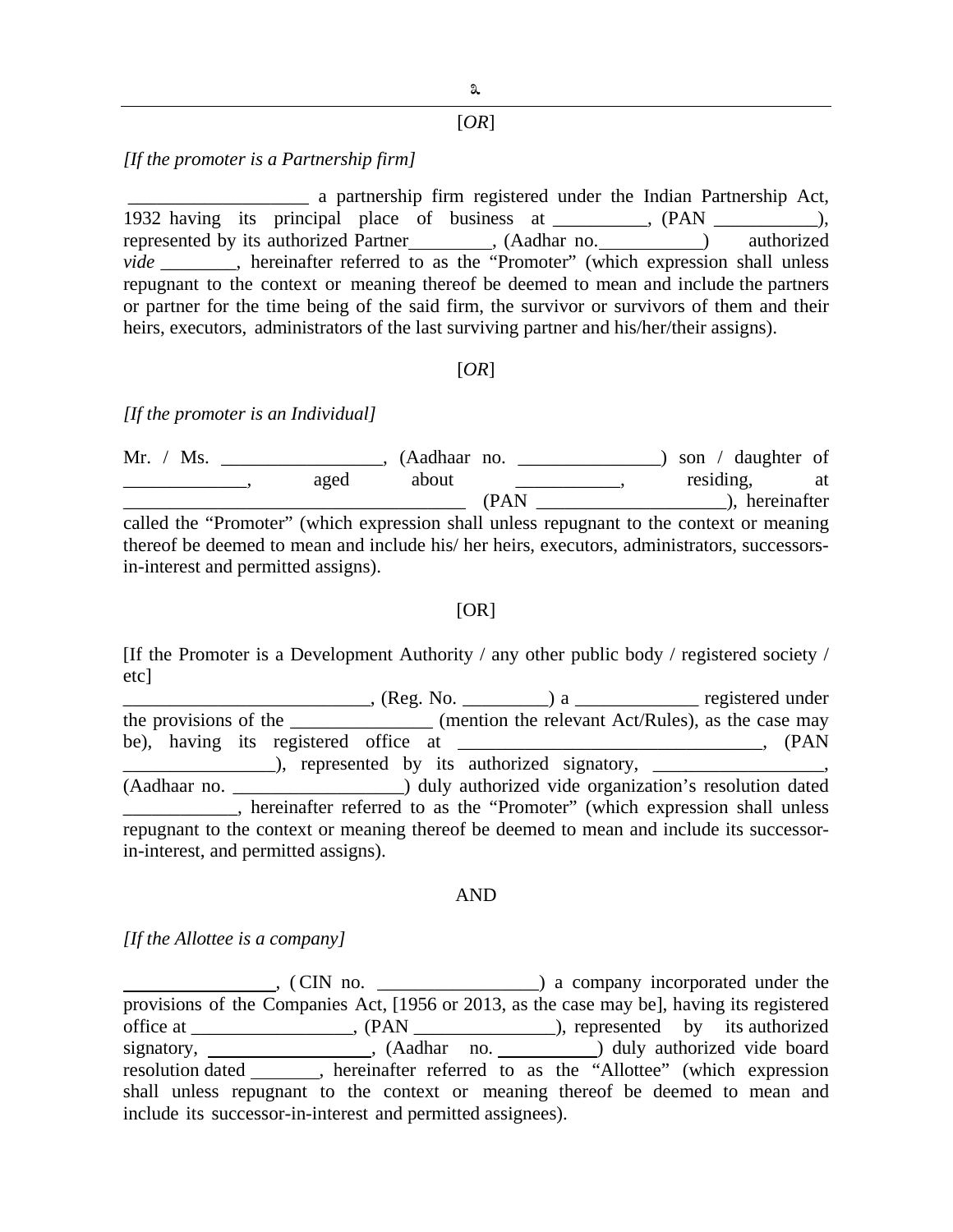## [*OR*]

**4** 

#### *[If the Allottee is a Partnership]*

\_\_\_\_\_\_\_\_\_\_\_\_\_\_, a partnership firm registered under the Indian Partnership Act, 1932, having its principal place of business at  $( PAN )$ ,  $( PAN )$ , represented by its authorized partner, \_\_\_\_\_\_\_, (Aadhar no. \_\_\_\_\_\_\_\_\_\_\_\_) authorized vide \_\_\_\_\_\_\_\_\_\_\_\_\_, hereinafter referred to as the "Allottee" (which expression shall unless repugnant to the context or meaning thereof be deemed to mean and include the partners or partners for the time being of the said firm, the survivor or survivors of them and their heirs, executors and administrators of the last surviving partner and his / her/ their assigns).

#### [*OR*]

#### *[If the Allottee is an Individual]*

Mr. / Ms. \_\_\_\_\_\_\_\_\_\_\_\_\_\_, (Aadhar no. \_\_\_\_\_\_\_\_\_\_\_\_\_\_\_\_) son/ daughter of \_\_\_\_\_\_\_\_\_\_\_\_\_\_\_, aged about \_\_\_\_\_\_\_\_\_\_\_, residing at \_\_\_\_\_\_\_\_\_\_\_\_\_\_\_\_\_, (PAN \_\_\_\_\_\_\_\_\_\_\_\_\_\_\_), hereinafter called the "Allottee" (which expression shall unless repugnant to the context or meaning thereof be deemed to mean and include his/her heirs, executors, administrators, successors-in-interest and permitted assigns).

#### [*OR*]

*[If the Allottee is a HUF]* 

Mr. \_\_\_\_\_\_\_\_\_\_\_\_\_\_\_\_\_\_ , (Aadhar no. \_\_\_\_\_\_\_\_\_\_\_) son of \_\_\_\_\_\_\_\_\_\_\_\_\_\_\_ aged about \_\_\_\_\_\_\_ for self and as the Karta of the Hindu Joint Mitakshara Family known as \_\_\_\_\_\_\_\_\_\_\_\_ HUF, having its place of business / residence at \_\_\_\_\_\_\_\_\_\_\_\_\_\_\_\_\_\_\_\_\_\_\_\_\_\_\_\_\_\_, (PAN \_\_\_\_\_\_\_\_\_\_\_\_\_\_\_\_\_\_\_), hereinafter referred to as the "Allottee" (which expression shall unless repugnant to the context or meaning thereof be deemed to mean and the members or member for the time being of the said HUF, and their respective heirs, executors, administrators and permitted assigns).

*[Please insert details of other allottee(s), in case of more than one allottee]*  The Promoter and Allottee shall hereinafter collectively be referred to as the "Parties" and individually as a "Party".

#### **DEFINITIONS**:

For the purpose of this Agreement for Sale, unless the context otherwise requires,-

(a) "Act" means the Real Estate (Regulation and Development) Act, 2016 (16 of 2016);

(b) "appropriate Government" means the State Government of Karnataka;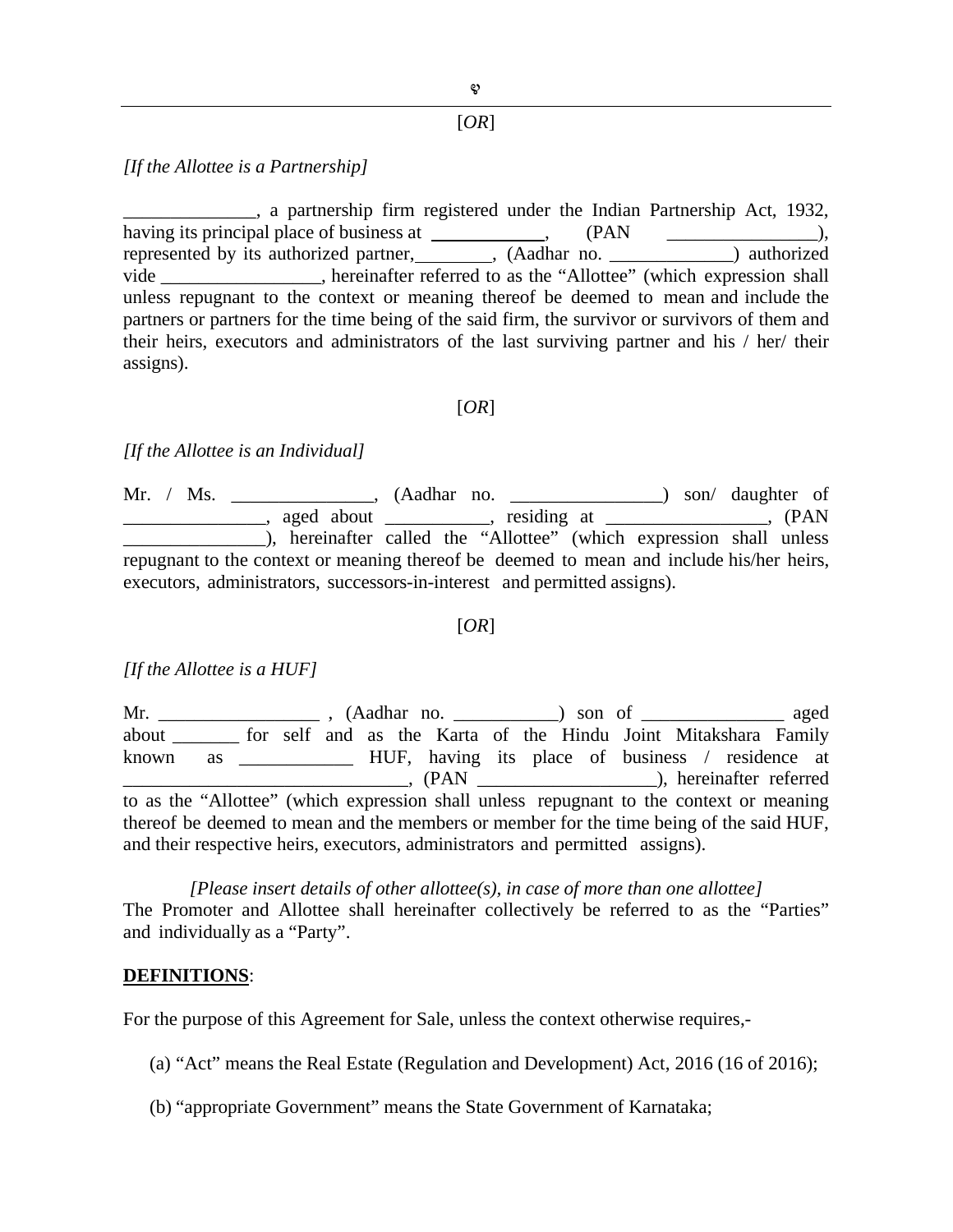- (c) "Rules" means the Karnataka Real Estate (Regulation and Development) Rules, 2017
- (d) "Regulations" means the Regulations made under the Real Estate (Regulation and Development) Act, 2016;
- (e) "section" means a section of the Act.

#### WHEREAS:

A. The Promoter is the absolute and lawful owner of [municipal nos./ survey nos.] [*Please insert land details as per local laws*] \_\_\_\_\_\_\_\_\_\_ totally admeasuring  $\equiv$  square meters situated at  $\equiv$  in Village & Hobli  $\equiv$ ("Said Land") vide sale deed(s) dated \_\_\_\_\_\_\_\_\_\_ registered as documents no. \_\_\_\_\_\_\_\_\_\_\_ at the office of the Sub-Registrar;

#### [*OR*]

\_\_\_\_\_\_\_\_\_\_\_\_\_\_\_\_ ("Owner") is the absolute and lawful owner of [municipal nos./ survey nos.] [*Please insert land details as per local laws*] \_\_\_\_\_\_\_ totally admeasuring \_\_\_\_\_\_ square meters situated at \_\_\_\_\_\_\_\_\_\_\_ Village & Hobli \_\_\_\_\_\_\_\_\_\_\_\_ ("Said Land") vide sale deed(s) dated \_\_\_\_\_\_\_\_ registered as documents No. \_\_\_\_\_\_\_\_\_\_ at the office of the Sub-Registrar. The Owner and the Promoter have entered into a [collaboration / development / joint development] agreement dated entering registered as document No. 2004 at the office of the Sub-Registrar or / and in terms of the said collaboration / development / joint development] agreement, the owner has executed the registered General power of Attorney dated \_\_\_\_\_\_\_\_\_\_\_\_\_\_\_\_\_ as document No\_\_\_\_\_\_\_\_\_\_\_\_\_\_, at the office of the Sub-Registrar.

B. The Said Land is earmarked for the purpose of building a [commercial/residential/any other purpose] project, comprising \_ multistoried apartment buildings and [*insert any other components of the Projects* and the said project shall be known as ' ("Project");

### [*OR*]

The Said Land is earmarked for the purpose of plotted development of a [commercial/residential/*any other purpose*] project, comprising \_\_\_\_\_\_\_\_\_\_\_\_\_\_\_ plots and [*insert any other components of the Projects*] and the said project shall be known as '\_\_\_\_\_\_\_\_\_\_\_\_\_\_\_\_\_\_\_\_\_\_' ("Project"):

Provided that where land is earmarked for any institutional development the same shall be used for those purposes only and no commercial/residential development shall be permitted unless it is a part of the plan approved by the competent authority;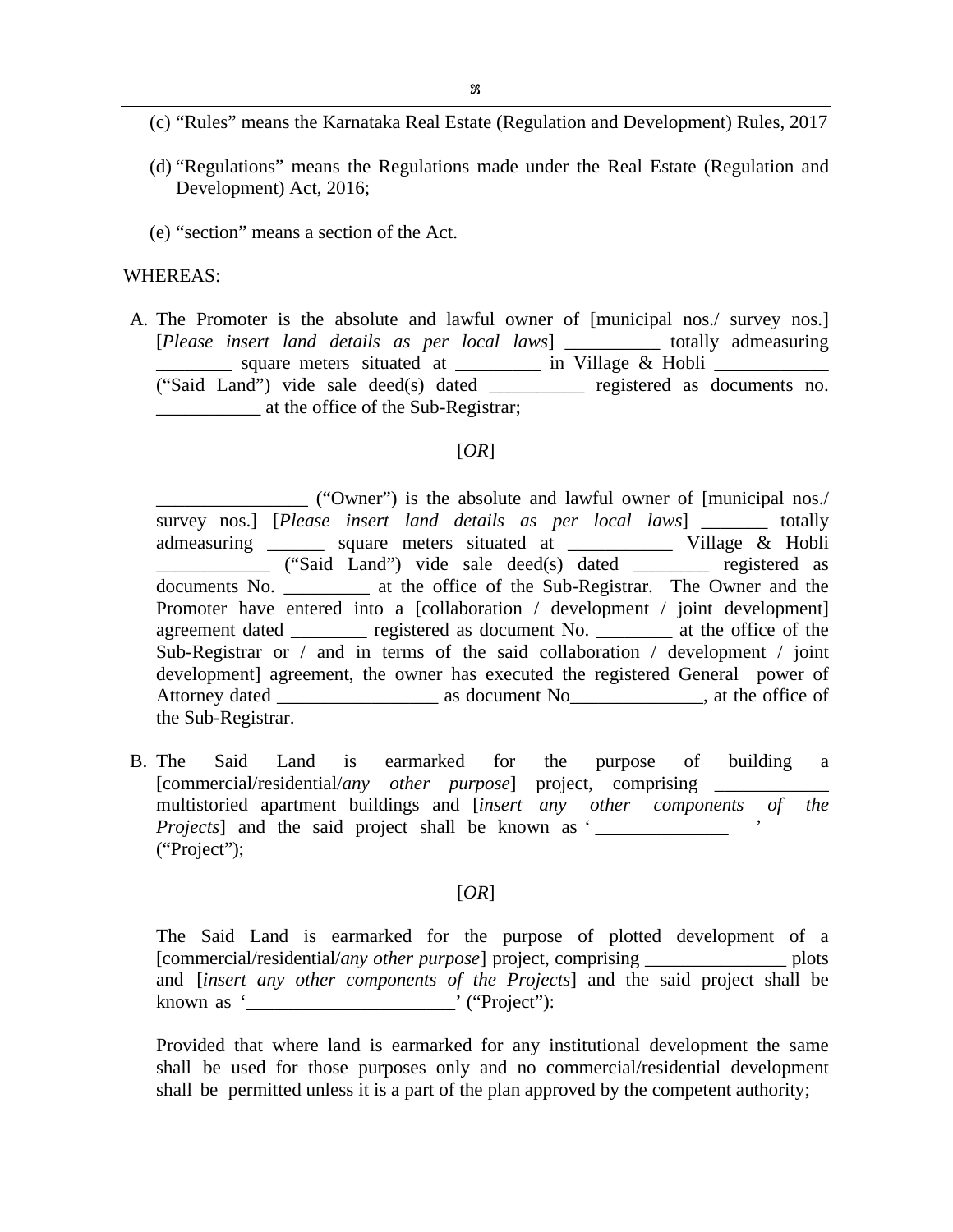- C. The Promoter is fully competent to enter into this Agreement and all the legal formalities with respect to the right, title and interest of the Promoter regarding the Said Land on which Project is to be constructed have been completed;
- D. The \_\_\_\_\_\_\_\_\_\_\_\_\_ [*Please insert the name of the concerned competent* authority] has granted the commencement certificate to develop the Project *vide* approval dated \_\_\_\_\_\_\_\_\_ bearing registration no \_\_\_\_\_\_\_\_\_\_;
- E. The Promoter has obtained the final layout plan, sanctioned plan, specifications and approvals for the Project and also for the apartment, plot or building, as the case may be, from \_\_\_\_\_\_\_\_\_\_\_\_\_\_\_\_\_\_\_\_ [*Please insert the name of concerned competent authority]*. The Promoter agrees and undertakes that it shall not make any changes to these approved plans except in strict compliance with section 14 of the Act and other laws as applicable;
- F. The Promoter has registered the Project under the provisions of the Act with the \_\_\_\_\_\_\_\_\_\_\_\_\_\_\_ (Name of Union Territory) Karnataka Real Estate Regulatory Authority at \_\_\_\_\_\_\_\_\_\_\_\_\_ on \_\_\_\_\_\_\_\_\_\_\_ under registration no. \_\_\_\_\_\_\_\_\_\_\_\_,.
- G. The Allottee had applied for an apartment in the Project *vide* application no. dated \_\_\_\_\_\_\_\_\_\_\_\_\_ and has been allotted apartment no. having carpet area of \_\_\_\_\_\_\_\_\_\_square feet, type \_\_\_\_\_\_\_, on \_\_\_\_\_\_ floor in [tower/block/building] no. \_\_\_\_\_\_\_\_ ("Building") along with garage/covered parking no. \_\_\_\_\_\_\_\_ admeasuring \_\_\_\_\_\_\_\_\_\_\_ square feet in the \_\_\_\_\_\_\_\_\_\_\_ [Please *insert the location of the garage/covered parking*], as permissible under the applicable law and of *pro rata* share in the common areas ("Common Areas") as defined under clause (n) of Section 2 of the Act (hereinafter referred to as the "Apartment" more particularly described in Schedule A and the floor plan of the apartment is annexed hereto and marked as Schedule B);

# [*OR*]

The Allottee had applied for a plot in the Project *vide* application no. \_\_\_\_\_\_\_\_\_ dated \_\_\_\_\_\_\_\_\_\_ and has been allotted plot no. \_\_\_\_\_\_ having area of \_\_\_\_\_\_ square feet and plot for garage / covered parking admeasuring \_\_\_\_\_\_\_\_ square feet (*if applicable)]*  in the \_\_\_\_\_\_\_\_\_ [*Please insert the location of the garage/covered parking*], as permissible under the applicable law and of *pro rata* share in the common areas ("Common Areas") as defined under clause (n) of Section 2 of the Act (hereinafter referred to as the "Plot" more particularly described in Schedule A);

H. The Parties have gone through all the terms and conditions set out in this Agreement and understood the mutual rights and obligations detailed herein;

*I.* \_\_\_\_\_\_\_\_\_\_\_\_\_\_\_\_\_\_\_\_\_\_\_\_\_\_\_\_\_\_\_\_\_ *[Please enter any additional* 

*disclosures/details]*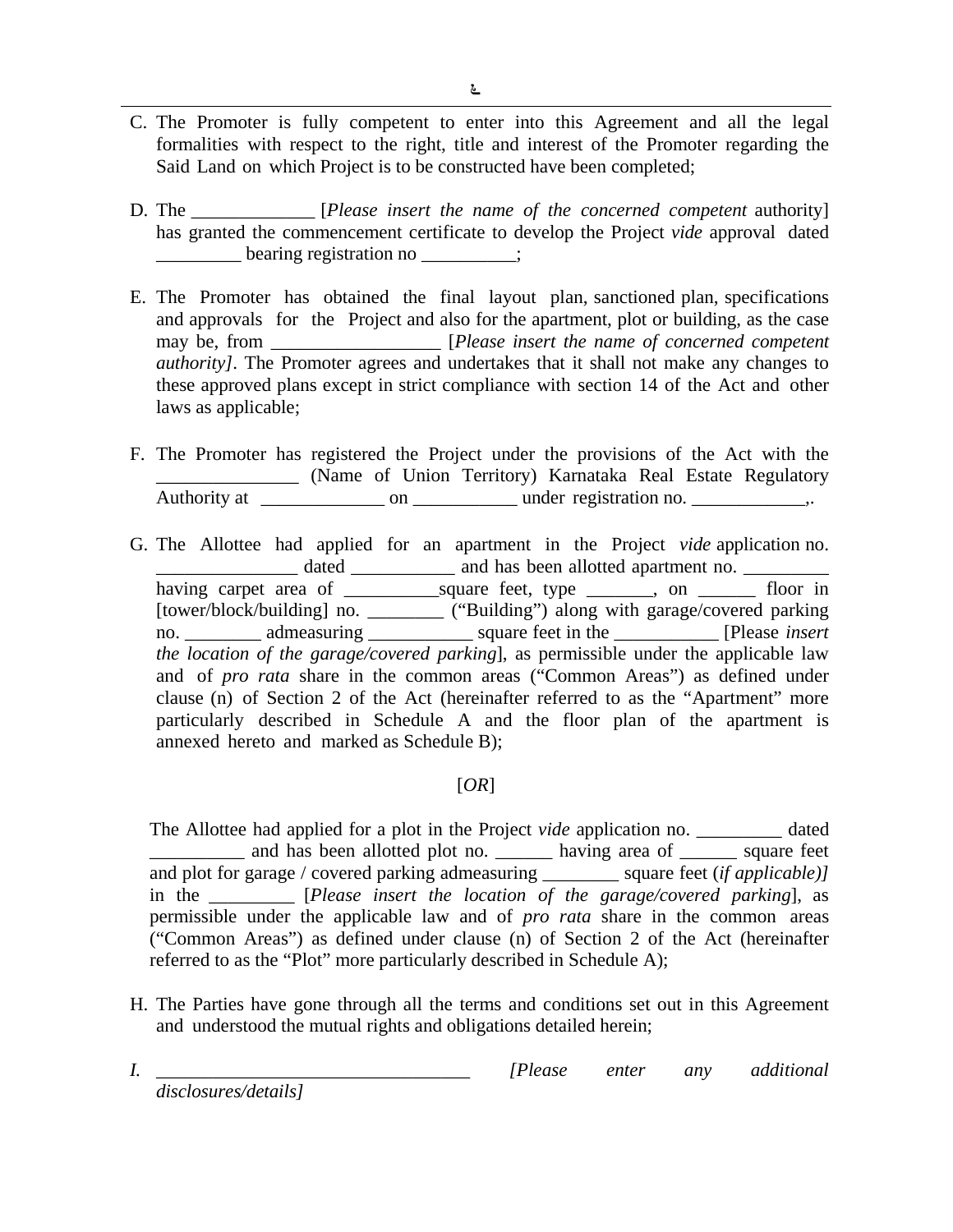- J. The Parties hereby confirm that they are signing this Agreement with full knowledge of all the laws, rules, regulations, notifications, etc., applicable to the Project;
- K. The Parties, relying on the confirmations, representations and assurances of each other to faithfully abide by all the terms, conditions and stipulations contained in this Agreement and all applicable laws, are now willing to enter into this Agreement on the terms and conditions appearing hereinafter;
- L. In accordance with the terms and conditions set out in this Agreement and as mutually agreed upon by and between the Parties, the Promoter hereby agrees to sell and the Allottee hereby agrees to purchase the [Apartment/Plot] and the garage/covered parking (if applicable) as specified in para G;

**NOW THEREFORE**, in consideration of the mutual representations, covenants, assurances, promises and agreements contained herein and other good and valuable consideration, the Parties agree as follows:

### **1. TERMS:**

- 1.1 Subject to the terms and conditions as detailed in this Agreement, the Promoter agrees to sell to the Allottee and the Allottee hereby agrees to purchase, the [Apartment/Plot] as specified in para G.
- 1.2 The Total Price for the [Apartment/Plot] based on the carpet area is Rs. \_\_\_\_\_\_ (Rupees \_\_\_\_\_\_\_\_\_\_\_ only ("Total Price") (Give break up and description):

| Block / Building / Tower no. |       | Rate of Apartment per square |  |
|------------------------------|-------|------------------------------|--|
| Apartment no.                | feet* |                              |  |
| Type<br>Floor                |       |                              |  |
| Total price (in rupees)      |       |                              |  |

\*Provide break-up of the amounts such as cost of apartment, cost of exclusive balcony or verandah areas, cost of exclusive open terrace areas, proportionate cost of common areas, preferential location charges, taxes, maintenance charges as per para 11 etc., if/as applicable.

[AND] [if/as applicable]

| $\vert$ Garage/Covered parking $-1$  | Price for 1 |
|--------------------------------------|-------------|
| $\vert$ Garage/ Covered parking $-2$ | Price for 2 |
| Total price (in rupees)              |             |

[*OR*]

| Plot No.                | Rate of Plot per square feet* |  |  |
|-------------------------|-------------------------------|--|--|
| $^7$ pe                 |                               |  |  |
|                         |                               |  |  |
| Total price (in rupees) |                               |  |  |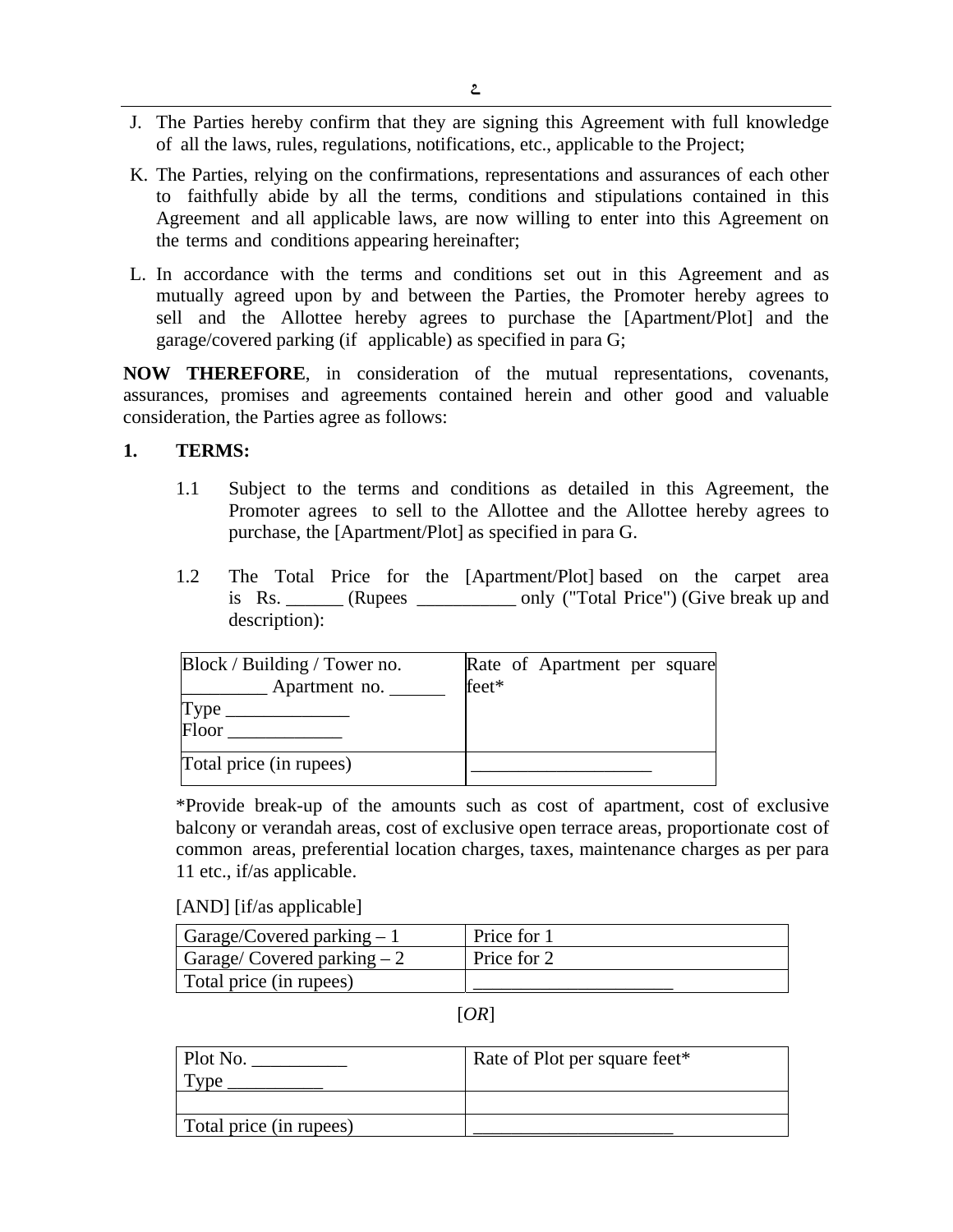\*Provide break-up of the amounts such as cost of plot, proportionate cost of common areas, taxes, maintenance charges as per para 11 etc., if/ as applicable.

[AND] [if/as applicable]

| Garage/Covered parking $-1$ | Price for 1 |
|-----------------------------|-------------|
| Garage/Covered parking $-2$ | Price for 2 |
|                             |             |
| Total price (in rupees)     |             |

Explanation:

- (i) The Total Price above includes the booking amount paid by the allottee to the Promoter towards the [Apartment/Plot];
- (ii) The Total Price above includes Taxes (consisting of tax paid or payable by the Promoter by way of Goods and Service Tax (GST), or any other similar taxes which may be levied, in connection with the construction of the Project payable by the Promoter, by whatever name called) and the same shall be payable by the Allottee on or before handing over the possession of the apartment/plot to the allottee and the project to the association of the Allottees or the competent authority, as the case may be, after obtaining the completion certificate / occupancy certificate;

Provided that in case there is any change / modification in the taxes, the subsequent amount payable by the allottee to the promoter shall be increased/reduced based on such change / modification:

Provided further that if any increase in the taxes after the expiry of the schedule dated of completion of the project as per registration with the authority which shall include the extension of registration, if any, granted to the said project by the Authority as per the Act, the same shall not be charged from the allottee;

- (iii)The Promoter shall periodically intimate in writing to the Allottee, the amount payable as stated in (i) above and the Allottee shall make payment demanded by the Promoter within the time and in the manners specified therein. In addition, the Promoter shall provide to the Allottee the details of the taxes paid or demanded along with the acts/rules/notifications together with dates from which such taxes/levies etc. have been imposed or become effective;
- (iv) The Total Price of [Apartment/Plot] includes recovery of price of land, construction of [not only the Apartment but also] the Common Areas, internal development charges, external development charges, taxes, cost of providing electric wiring, electrical connectivity to the apartment, lift, water line and plumbing, finishing with paint, marbles, tiles, doors, windows, fire detection and firefighting equipment in the common areas, maintenance charges as per para 11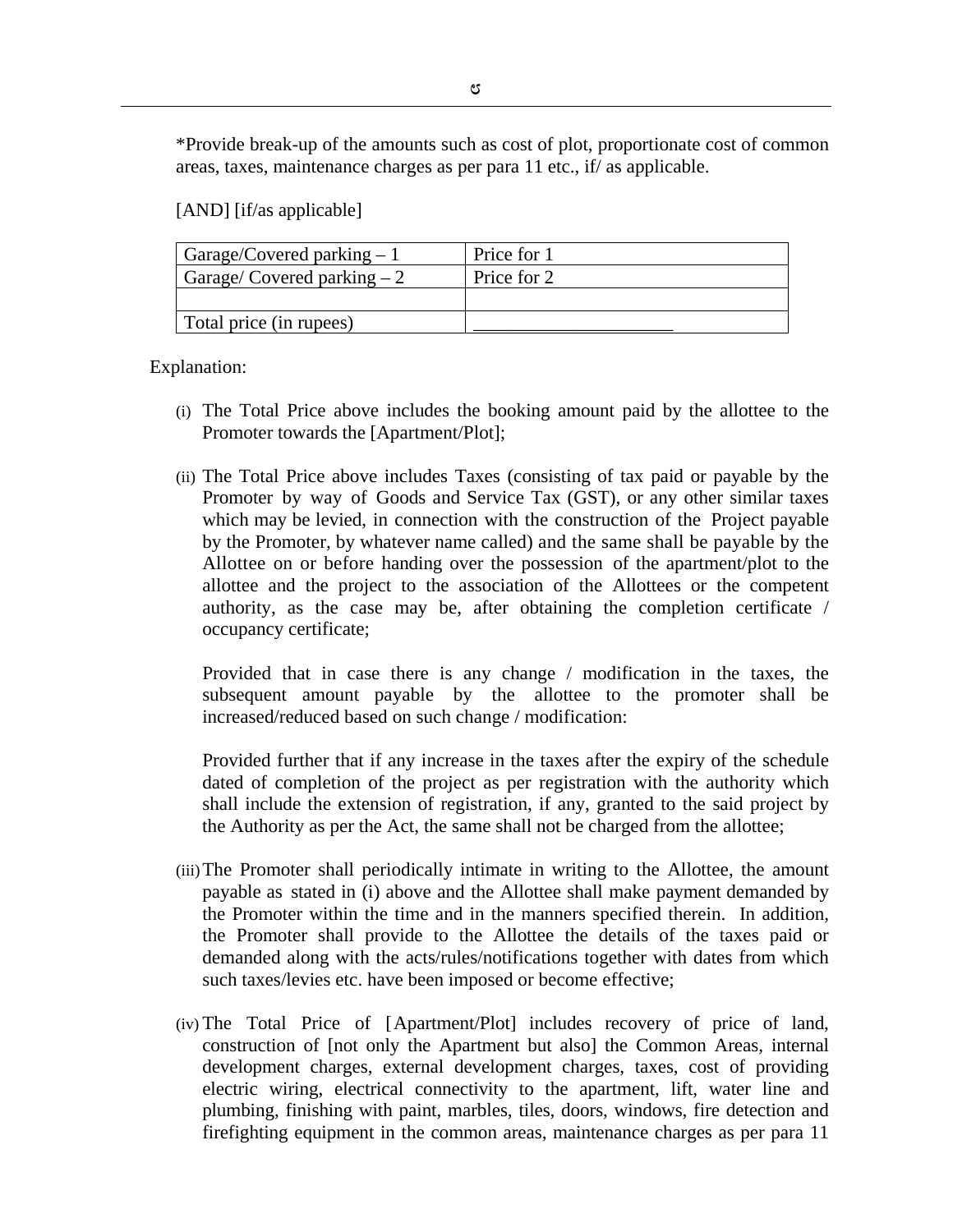etc. and includes cost for providing all other facilities, amenities and specifications to be provided within the [Apartment/Plot] and the Project.

- 1.3 The Total Price is escalation-free, save and except increases which the Allottee hereby agrees to pay, due to increase on account of development charges payable to the competent authority and/or any other increase in charges which may be levied or imposed by the competent authority from time to time. The Promoter undertakes and agrees that while raising a demand on the Allottee for increase in development charges, cost/charges imposed by the competent authorities, the Promoter shall enclose the said notification/order/rule/regulation to that effect along with the demand letter being issued to the Allottee, which shall only be applicable on subsequent payments. Provided that if there is any new imposition or increase of any development charges after the expiry of the scheduled date of completion of the project as per registration with the Authority, which shall include the extension of registration, if any, granted to the said project by the Authority, as per the Act, the same shall not be charged from the allottee.
- 1.4 The Allottee(s) shall make the payment as per the payment plan set out in **Schedule C** ("Payment Plan").
- 1.5 The Promoter may allow, in its sole discretion, a rebate for early payments of installments payable by the Allottee by discounting such early payments @ \_\_\_\_% per annum for the period by which the respective installment has been preponed. The provision for allowing rebate and such rate of rebate shall not be subject to any revision/withdrawal, once granted to an Allottee by the Promoter.
- 1.6 It is agreed that the Promoter shall not make any additions and alterations in the sanctioned plans, layout plans and specifications and the nature of fixtures, fittings and amenities described herein at Schedule 'D' and Schedule 'E' (which shall be in conformity with the advertisement, prospectus etc., on the basis of which sale is effected) in respect of the apartment, plot or building, as the case may be, without the previous written consent of the Allottee as per the provisions of the Act. Provided that the Promoter may make such minor additions or alterations as may be required by the Allottee, or such minor changes or alterations as per the provisions of the Act.
- 1.7 [*Applicable in case of an apartment]* The Promoter shall confirm to the final carpet area that has been allotted to the Allottee after the construction of the Building is complete and the occupancy certificate\* is granted by the competent authority, by furnishing details of the changes, if any, in the carpet area. The total price payable for the carpet area shall be recalculated upon confirmation by the Promoter. If there is any reduction in the carpet area then the Promoter shall refund the excess money paid by Allottee within sixty days with annual interest at the rate prescribed in the Rules, from the date when such an excess amount was paid by the Allottee. If there is any increase in the carpet area, which is not more than three percent of the carpet area of the apartment, allotted to Allottee, the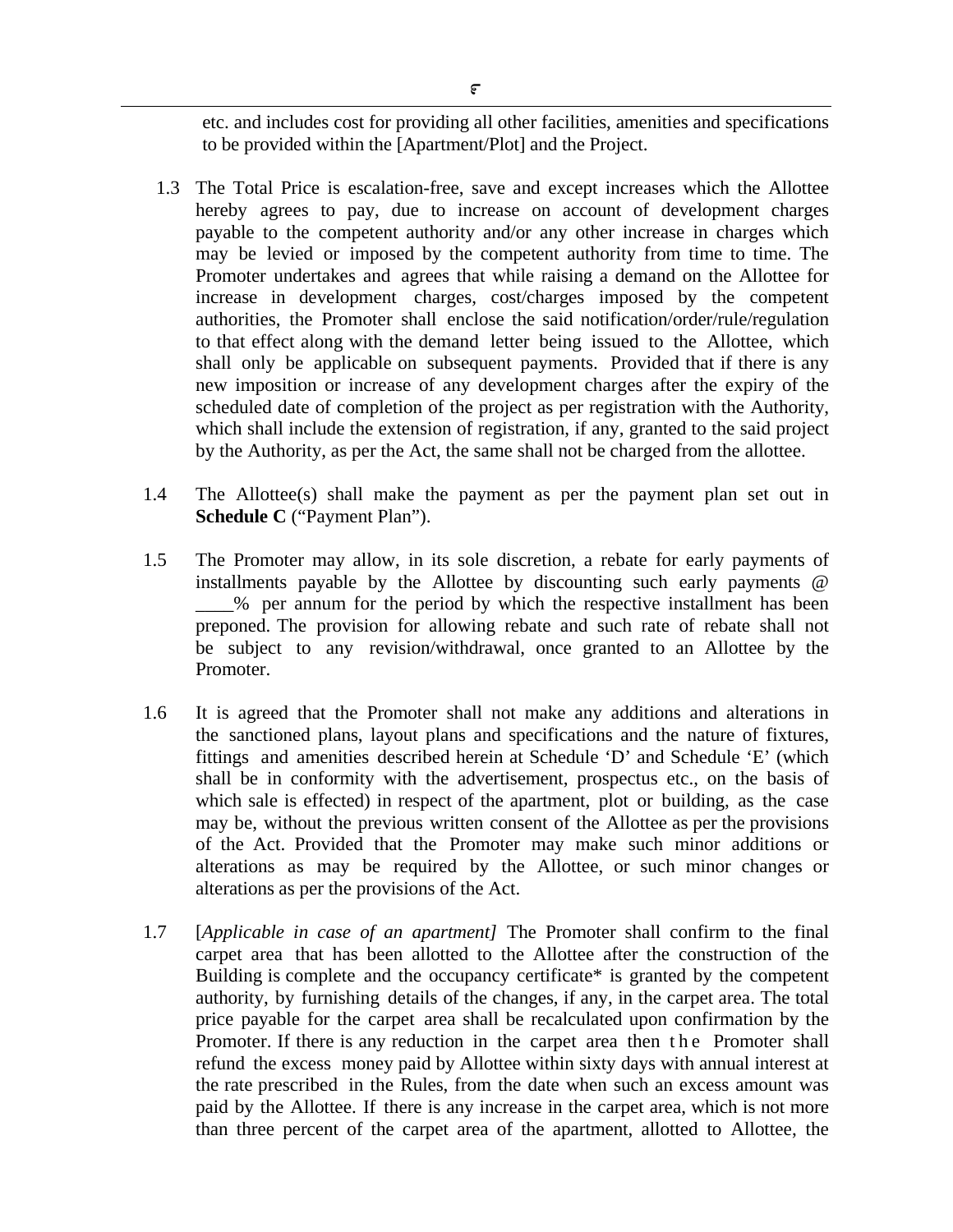Promoter may demand that from the Allottee as per the next milestone of the Payment Plan as provided in **Schedule-C**. All these monetary adjustments shall be made at the same rate per square feet as agreed in para 1.2 of this Agreement.

- 1.8 Subject to para 9.3 the Promoter agrees and acknowledges, the Allottee shall have the right to the [Apartment/Plot] as mentioned below:
	- (i) The Allottee shall have exclusive ownership of the [Apartment/Plot];
	- (ii) The Allottee shall also have undivided proportionate share in the Common Areas. Since the share / interest of Allottee in the Common Areas is undivided and cannot be divided or separated, the Allottee shall use the Common Areas along with other occupants, maintenance staff etc., without causing any inconvenience or hindrance to them. It is clarified that the promoter shall hand over the common areas to the association of allottees after duly obtaining the completion certificate from the competent authority as provided in the Act;
	- (iii)That the computation of the price of the [Apartment/Plot] includes recovery of price of land, construction of [not only the Apartment but also] the Common Areas, internal development charges, external development charges, taxes, cost of providing electric wiring, electrical connectivity to the apartment, lift, water line and plumbing, finishing with paint, marbles, tiles, doors, windows, fire detection and firefighting equipment in the common areas, maintenance charges as per para 11 etc. and includes cost for providing all other facilities, amenities and specifications to be provided within the [Apartment/Plot] and the Project;
	- (iv) The Allottee has the right to visit the project site to assess the extent of development of the project and his apartment/plot, as the case may be.
	- 1.9 It is made clear by the Promoter and the Allottee agrees that the [Apartment/Plot] along with garage/covered parking shall be treated as a single indivisible unit for all purposes. It is agreed that the Project is an independent, self-contained Project covering the said Land and is not a part of any other project or zone and shall not form a part of and/or/ linked/combined with any other project in its vicinity or otherwise except for the purpose of integration of infrastructure for the benefit of the Allottee. It is clarified that Project's facilities and amenities shall be available only for use and enjoyment of the Allottees of the Project.
	- 1.10 The Promoter agrees to pay all outgoings before transferring the physical possession of the apartment to the Allottees, which it has collected from the Allottees, for the payment of outgoings (including land cost, ground rent, municipal or other local taxes, charges for water or electricity, maintenance charges, including mortgage loan and interest on mortgages or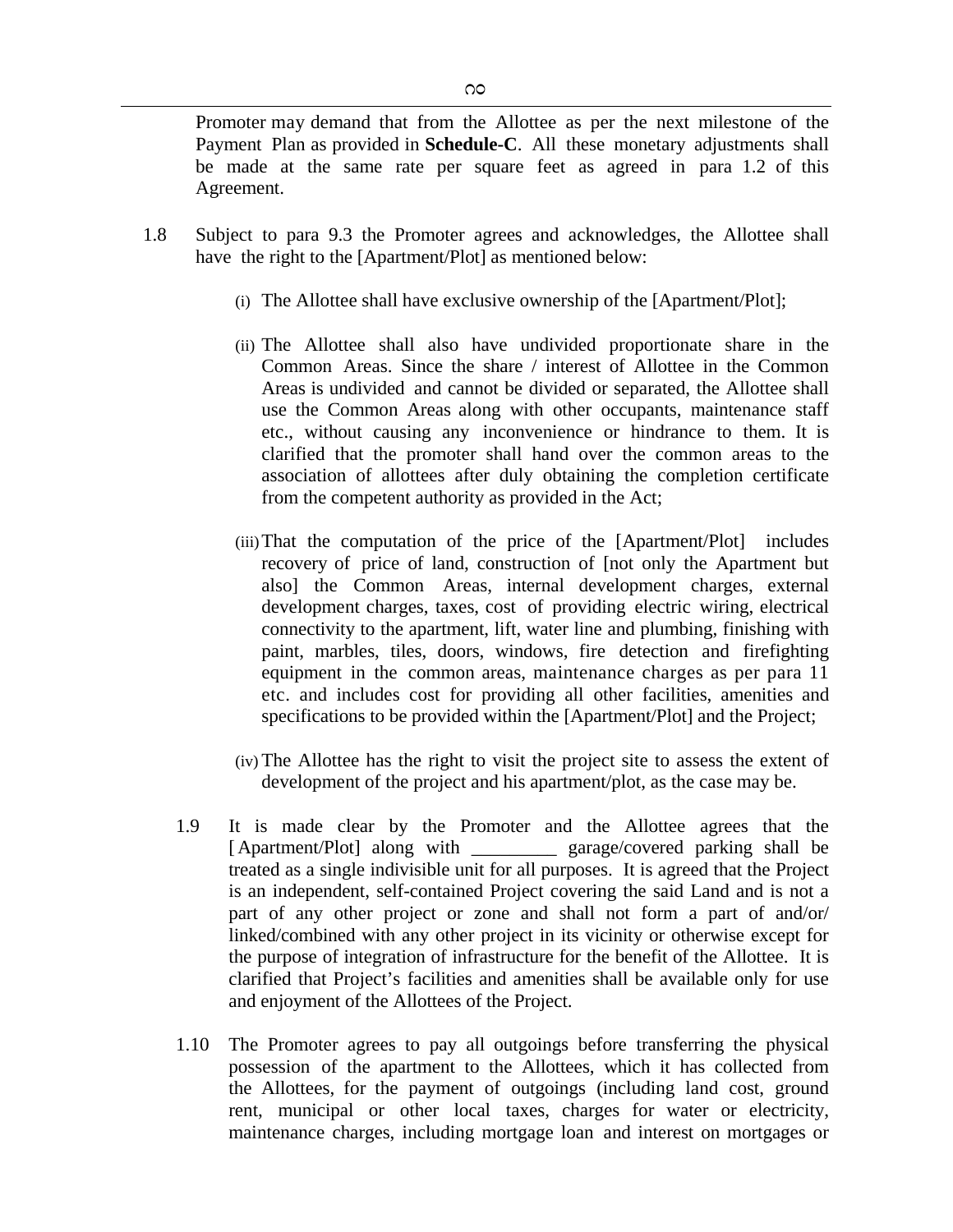other encumbrances and such other liabilities payable to competent authorities, banks and financial institutions, which are related to the project). If the Promoter fails to pay all or any of the outgoings collected by it from the Allottees or any liability, mortgage loan and interest thereon before transferring the apartment to the Allottees, the Promoter agrees to be liable, even after the transfer of the property, to pay such outgoings and penal charges, if any, to the authority or person to whom they are payable and be liable for the cost of any legal proceedings which may be taken therefor by such authority or person.

1.11 The Allottee has paid a sum of Rs. \_\_\_\_\_\_\_ (Rupees only) as booking amount being part payment towards the Total Price of the [Apartment/Plot] at the time of application the receipt of which the Promoter hereby acknowledges and the Allottee hereby agrees to pay the remaining price of the [Apartment/Plot] as prescribed in the Payment Plan [Schedule C] as may be demanded by the Promoter within the time and in the manner specified therein:

Provided that if the allottee delays in payment towards any amount for which is payable; he shall be liable to pay interest at the rate specified in the Rules.

### **2. MODE OF PAYMENT:**

\_\_\_\_\_\_\_\_\_\_\_\_\_\_\_\_.

Subject to the terms of the Agreement and the Promoter abiding by the construction milestones, the Allottee shall make all payments, on written demand by the Promoter, within the stipulated time as mentioned in the Payment Plan [Schedule C] through A/c Payee cheque/demand draft/bankers cheque or online payment (as applicable) in favour of '\_\_\_\_\_\_\_\_\_\_\_\_\_\_\_\_\_' payable at

## **3. COMPLIANCE OF LAWS RELATING TO REMITTANCES:**

3.1 The Allottee, if resident outside India, shall be solely responsible for complying with the necessary formalities as laid down in Foreign Exchange Management Act, 1999, Reserve Bank of India Act, 1934 and the Rules and Regulations made thereunder or any statutory amendment(s) modification(s) made thereof and all other applicable laws including that of remittance of payment acquisition/sale/transfer of immovable properties in India etc. and provide the Promoter with such permission, approvals which would enable the Promoter to fulfill its obligations under this Agreement. Any refund, transfer of security, if provided in terms of the Agreement shall be made in accordance with the provisions of Foreign Exchange Management Act, 1999 or the statutory enactments or amendments thereof and the Rules and Regulations of the Reserve Bank of India or any other applicable law. The Allottee understands and agrees that in the event of any failure on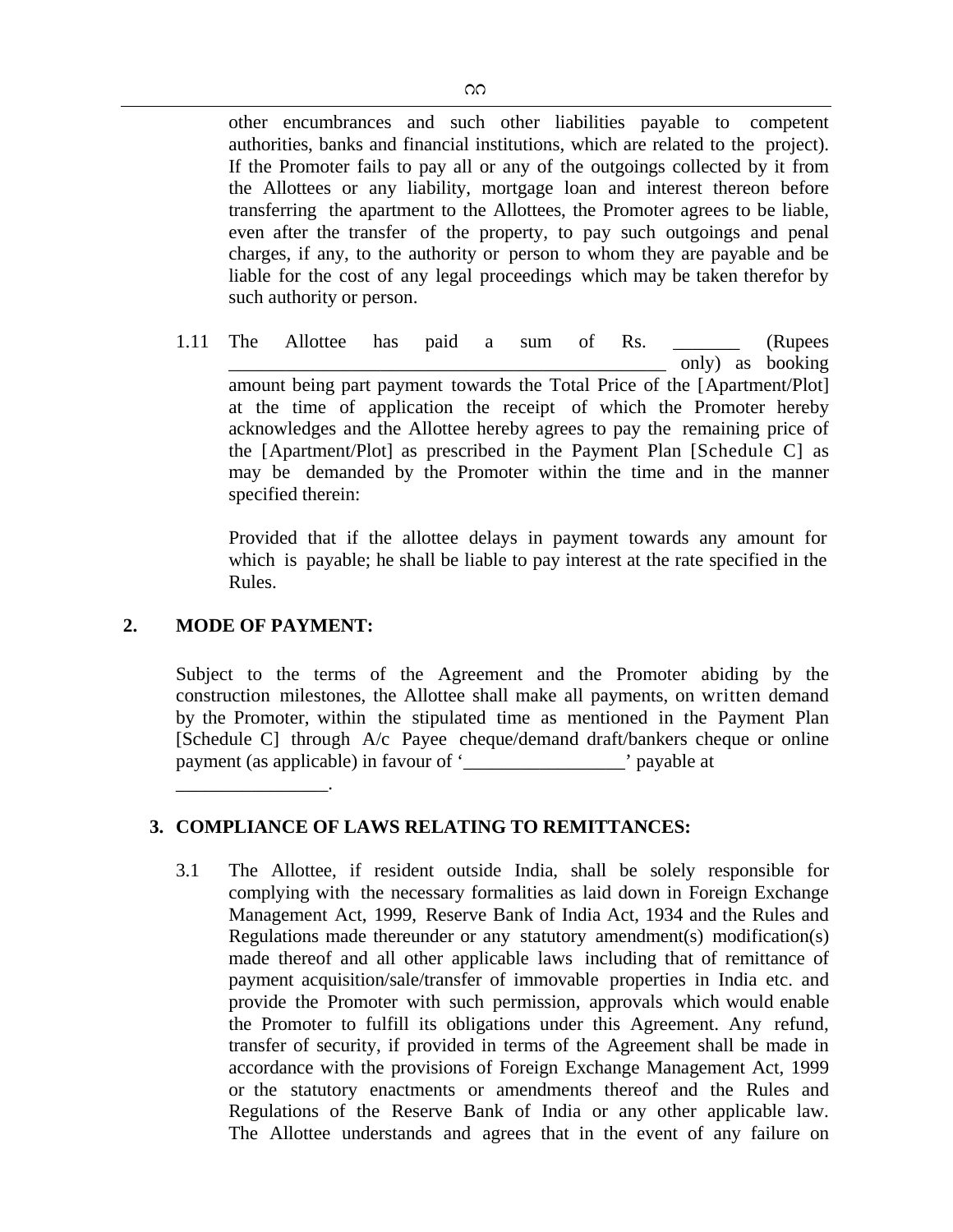his/her part to comply with the applicable guidelines issued by the Reserve Bank of India, he/she may be liable for any action under the Foreign Exchange Management Act, 1999 or other laws as applicable, as amended from time to time.

3.2 The Promoter accepts no responsibility in regard to matters specified in para 3.1 above. The Allottee shall keep the Promoter fully indemnified and harmless in this regard. Whenever there is any change in the residential status of the Allottee subsequent to the signing of this Agreement, it shall be the sole responsibility of the Allottee to intimate the same in writing to the Promoter immediately and comply with necessary formalities if any under the applicable laws. The Promoter shall not be responsible towards any third party making payment/remittances on behalf of any Allottee and such third party shall not have any right in the application/allotment of the said apartment applied for herein in any way and the Promoter shall be issuing the payment receipts in favour of the Allottee only.

### **4. ADJUSTMENT/APPROPRIATION OF PAYMENTS:**

The Allottee authorizes the Promoter to adjust/appropriate all payments made by him/her under any head(s) of dues against lawful outstanding of the allottee against the [Apartment/Plot], if any, in his/her name and the Allottee undertakes not to object/demand/direct the Promoter to adjust his payments in any manner.

### **5. TIME IS ESSENCE:**

The Promoter shall abide by the time schedule for completing the project as disclosed at the time of registration of the project with the Authority and towards handing over the [Apartment/Plot] to the Allottee and the common areas to the association of the allottees or the competent authority, as the case may be.

## **6. CONSTRUCTION OF THE PROJECT/APARTMENT:**

The Allottee has seen the proposed layout plan, specifications, amenities and facilities of [Apartment/Plot] and accepted the floor plan, payment plan and the specifications, amenities and facilities [annexed along with this Agreement] which has been approved by the competent authority, as represented by the Promoter. The Promoter shall develop the Project in accordance with the said layout plans, floor plans and specifications, amenities and facilities. Subject to the terms in this Agreement, the Promoter undertakes to strictly abide by such plans approved by the competent Authorities and shall also strictly abide by the bye-laws, FAR and density norms and provisions prescribed by the *\_\_\_\_\_\_\_\_\_\_\_\_\_\_* [*Please insert the relevant State laws*] and shall not have an option to make any variation /alteration /modification in such plans, other than in the manner provided under the Act, and breach of this term by the Promoter shall constitute a material breach of the Agreement.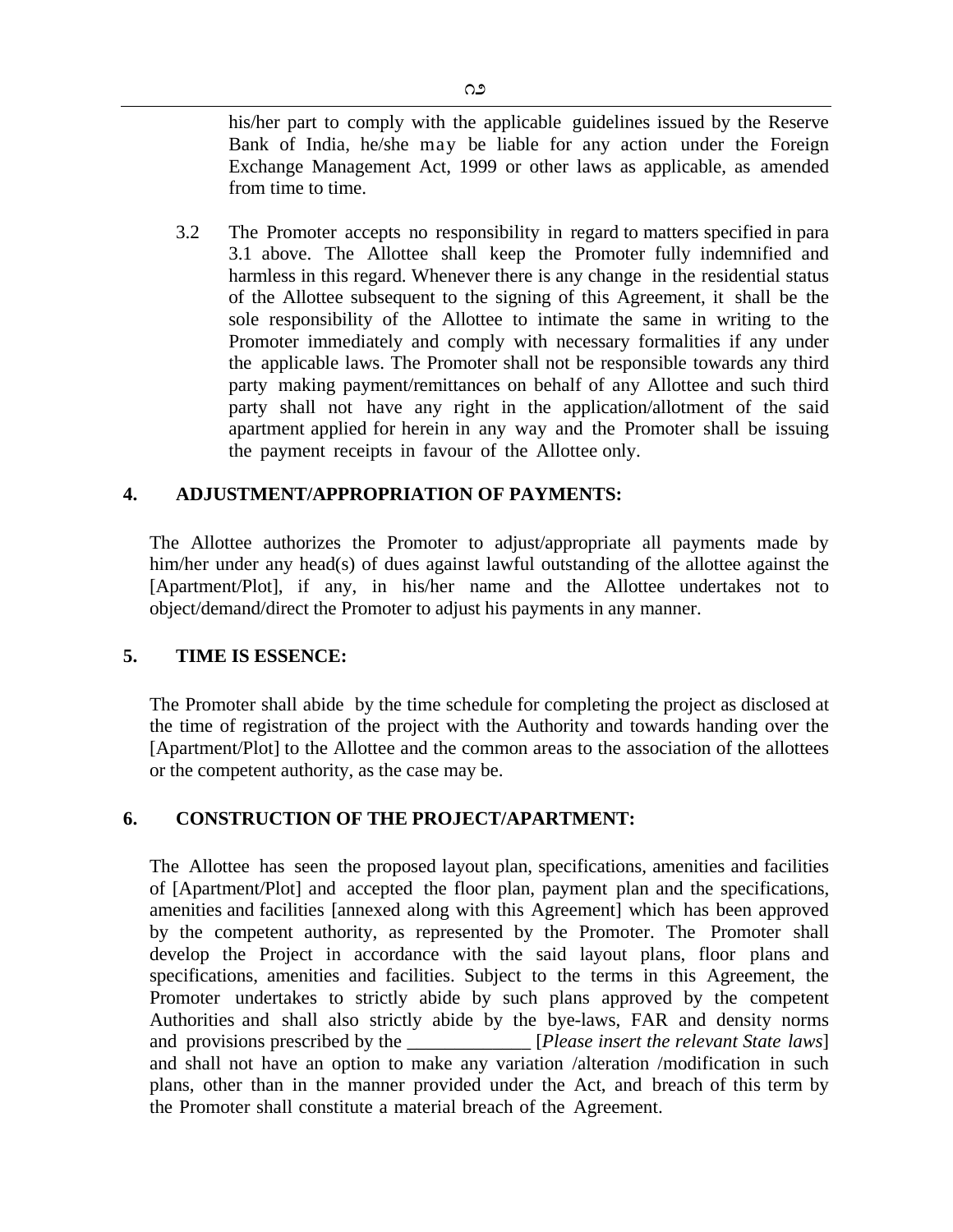# **7. POSSESSION OF THE APARTMENT/PLOT:**

7.1 Schedule for possession of the said [ Apartment/Plot] - The Promoter agrees and understands that timely delivery of possession of the [ Apartment/Plot] to the allottee and the common areas to the association of allottees or the competent authority, as the case may be, is the essence of the Agreement. The Promoter assures to hand over possession of the [Apartment/Plot] along with ready and complete common areas with all specifications, amenities and facilities of the project in place on

\_\_\_\_\_\_\_\_\_\_\_\_\_\_\_\_\_\_\_\_, unless there is delay or failure due to war, flood, drought, fire, cyclone, earthquake or any other calamity caused by nature affecting the regular development of the real estate project ("Force Majeure"). If, however, the completion of the Project is delayed due to the Force Majeure conditions then the Allottee agrees that the Promoter shall be entitled to the extension of time for delivery of possession of the [ Apartment/Plot], provided that such Force Majeure conditions are not of a nature which make it impossible for the contract to be implemented. The Allottee agrees and confirms that, in the event it becomes impossible for the Promoter to implement the project due to Force Majeure conditions, then this allotment shall stand terminated and the Promoter shall refund to the Allottee the entire amount received by the Promoter from the allotment within 60 days from that date. The Promoter shall intimate the allottee about such termination at least thirty days prior to such termination. After refund of the money paid by the Allottee, the Allottee agrees that he/she shall not have any rights, claims etc. against the Promoter and that the Promoter shall be released and discharged from all its obligations and liabilities under this Agreement.

- 7.2 Procedure for taking possession The Promoter, upon obtaining the occupancy certificate\* from the competent authority shall offer in writing the possession of the [ Apartment/Plot], to the Allottee in terms of this Agreement to be taken within two months from the date of issue of occupancy certificate. [Provided that, in the absence of local law, the conveyance deed in favour of the allottee shall be carried out by the Promoter within 3 months from the date of issue of occupancy certificate]. The Promoter agrees and undertakes to indemnify the allottee in case of failure of fulfillment of any of the provisions, formalities, documentation on part of the promoter. The Allottee, after taking the possession, agree(s) to pay the maintenance charges as determined by the Promoter/association of allottees, as the case may be after the issuance of the completion certificate for the project. The promoter shall hand over the occupancy certificate of the apartment/plot, as the case may be, to the allottee at the time of conveyance of the same time.
- 7.3 Failure of Allottee to take Possession of [Apartment/Plot] Upon receiving a written intimation from the Promoter as per para 7.2, the Allottee shall take possession of the [Apartment/Plot] from the Promoter by executing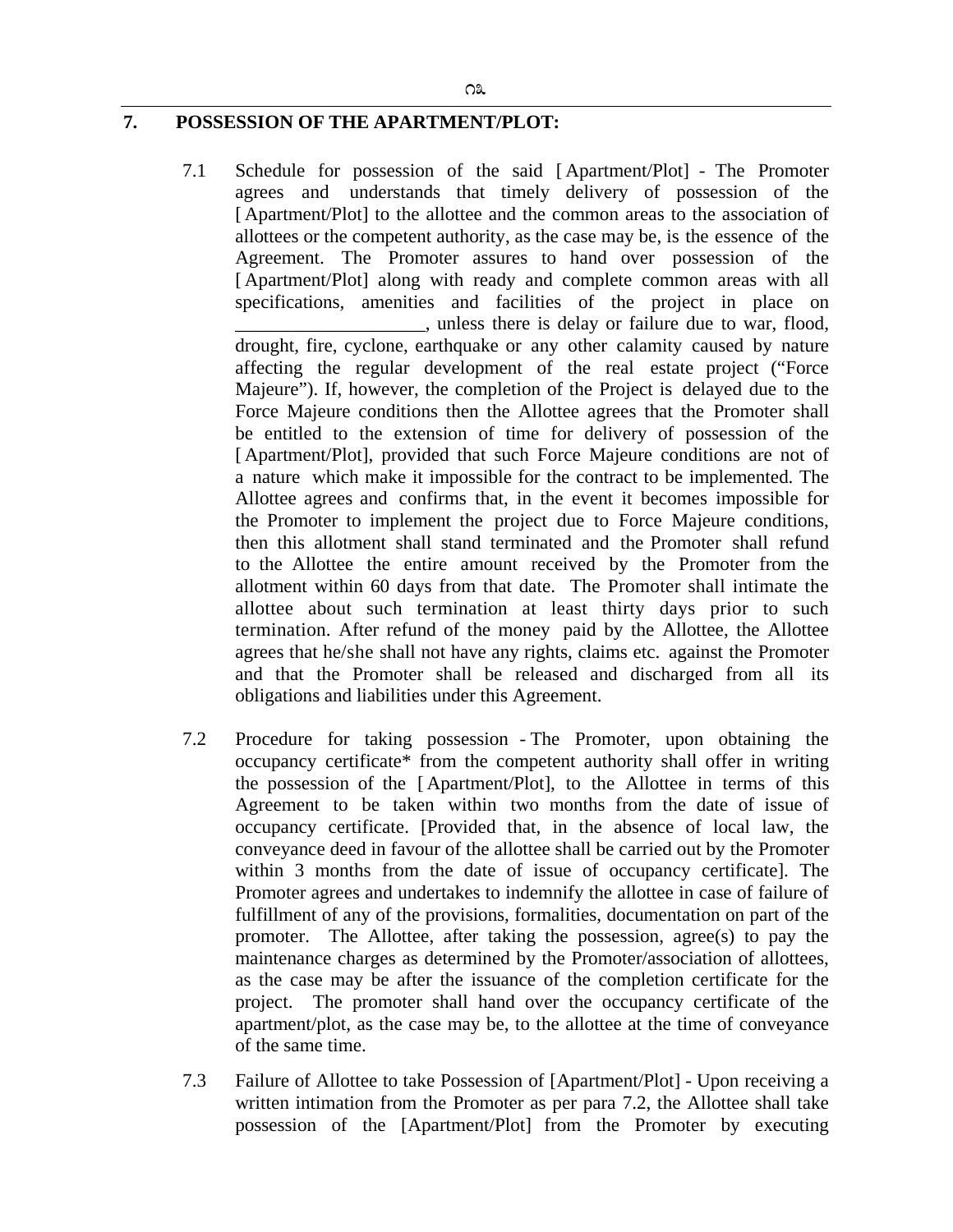necessary indemnities, undertakings and such other documentation as prescribed in this Agreement, and the Promoter shall give possession of the [Apartment/Plot] to the allottee. In case the Allottee fails to take possession within the time provided in para 7.2, such Allottee shall continue to be liable to pay maintenance charges as specified in para 7.2.

- 7.4 Possession by the Allottee After obtaining the occupancy certificate\* and handing over physical possession of the [Apartment/Plot] to the Allottees, it shall be the responsibility of the Promoter to hand over the necessary documents and plans, including common areas, to the association of Allottees or the competent authority, as the case may be, as per the local laws. [Provided that, in the absence of any local law, the promoter shall handover the necessary documents and plans, including common areas, to the association of allottees or the competent authority, as the case may be, within thirty days after obtaining the completion certificate].
- 7.5 Cancellation by Allottee The Allottee shall have the right to cancel/withdraw his allotment in the Project as provided in the Act:

Provided that where the allottee proposes to cancel/withdraw from the project without any fault of the promoter, the promoter herein is entitled to forfeit the booking amount paid for the allotment. The balance amount of money paid by the allottee shall be returned by the promoter to the allottee within 60 days of such cancellation.

7.6 Compensation - The Promoter shall compensate the Allottee in case of any loss caused to him due to defective title of the land, on which the project is being developed or has been developed, in the manner as provided under the Act and the claim for interest and compensation under this provision shall not be barred by limitation provided under any law for the time being in force.

Except for occurrence of a Force Majeure event, if the promoter fails to complete or is unable to give possession of the [Apartment/Plot] (i) in accordance with the terms of this Agreement, duly completed by the date specified in para 7.1; or (ii) due to discontinuance of his business as a developer on account of suspension or revocation of the registration under the Act; or for any other reason; the Promoter shall be liable, on demand to the allottees, in case the Allottee wishes to withdraw from the Project, without prejudice to any other remedy available, to return the total amount received by him in respect of the [Apartment/Plot], with interest at the rate prescribed in the Rules including compensation in the manner as provided under the Act within Sixty days of it becoming due. Provided that where if the Allottee does not intend to withdraw from the Project, the Promoter shall pay the Allottee interest at the rate prescribed in the Rules for every month of delay, till the handing over of the possession of the [Apartment/Plot], which shall be paid by the promoter to the allottee within Sixty (60) days of it becoming due.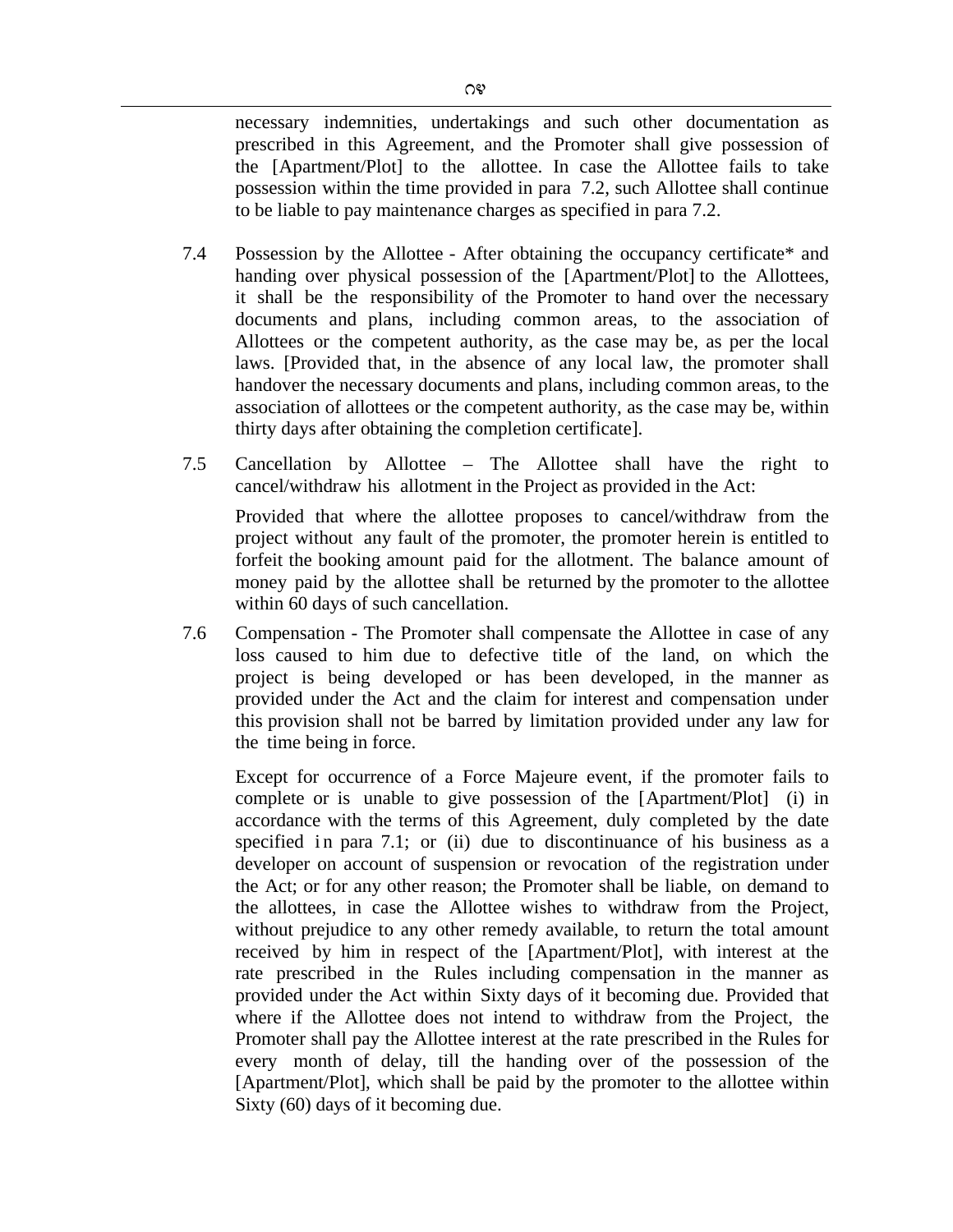### **8. REPRESENTATIONS AND WARRANTIES OF THE PROMOTER:**

The Promoter hereby represents and warrants to the Allottee as follows:

- (i) The [Promoter] has absolute, clear and marketable title with respect to the said Land; the requisite rights to carry out development upon the said Land and absolute, actual, physical and legal possession of the said Land for the Project;
- (ii) The Promoter has lawful rights and requisite approvals from the competent Authorities to carry out development of the Project;
- (iii)There are no encumbrances upon the said Land or the Project;

[in case there are any encumbrances on the land provide details of such encumbrances including any rights, title, interest and name of party in or over such land]

- (iv) There are no litigations pending before any Court of law or Authority with respect to the said Land, Project or the [Apartment/Plot];
- (v) All approvals, licenses and permits issued by the competent authorities with respect to the Project, said Land and [Apartment/Plot] are valid and subsisting and have been obtained by following due process of law. Further, the Promoter has been and shall, at all times, remain to be in compliance with all applicable laws in relation to the Project, said Land, Building and [Apartment/Plot] and common areas;
- (vi) The Promoter has the right to enter into this Agreement and has not committed or omitted to perform any act or thing, whereby the right, title and interest of the Allottee created herein, may prejudicially be affected;
- (vii) The Promoter has not entered into any agreement for sale and/or development agreement or any other agreement / arrangement with any person or party with respect to the said Land, including the Project and the said [Apartment/Plot] which will, in any manner, affect the rights of Allottee under this Agreement;
- (viii)The Promoter confirms that the Promoter is not restricted in any manner whatsoever from selling the said [Apartment/Plot] to the Allottee in the manner contemplated in this Agreement;
- (ix) At the time of execution of the conveyance deed the Promoter shall handover lawful, vacant, peaceful, physical possession of the [Apartment/Plot] to the Allottee and the common areas to the Association of the allottees or the competent authority, as the case may be;
- (x) The Schedule Property is not the subject matter of any HUF and that no part thereof is owned by any minor and/or no minor has any right, title and claim over the Schedule Property;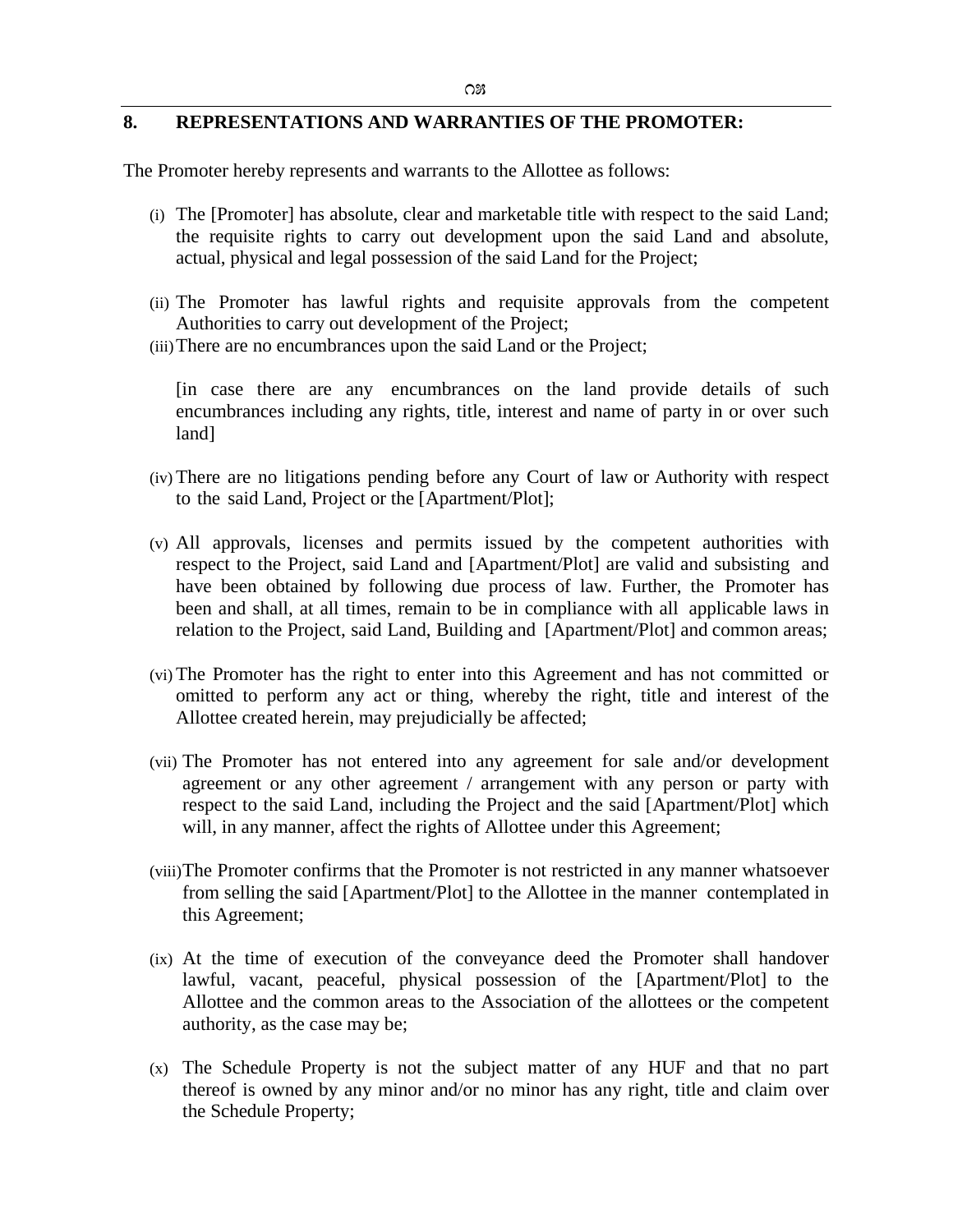- (xi) The Promoter has duly paid and shall continue to pay and discharge all governmental dues, rates, charges and taxes and other monies, levies, impositions, premiums, damages and/or penalties and other outgoings, whatsoever, payable with respect to the said project to the competent Authorities till the completion certificate has been issued and possession of apartment, plot or buildings, as the case may be, along with common areas (equipped with all the specifications, amenities and facilities) has been handed over to the allottee and the association of allottees or the competent authority, as the case may be;
- (xii) No notice from the Government or any other local body or authority or any legislative enactment, government ordinance, order, notification (including any notice for acquisition or requisition of the said property) has been received by or served upon the Promoter in respect of the said Land and/or the Project.

#### **9. EVENTS OF DEFAULTS AND CONSEQUENCES:**

- 9.1 Subject to the Force Majeure clause, the Promoter shall be considered under a condition of Default, in the following events:
	- (i) Promoter fails to provide ready to move in possession of the [Apartment/Plot] to the Allottee within the time period specified in para 7.1 or fails to complete the project within the stipulated time disclosed at the time of registration of the project with the Authority. For the purpose of this para, 'ready to move in possession' shall mean that the apartment shall be in a habitable condition which is complete in all respect including the provision of all specifications, amenities and facilities, as agreed to between the parties, and for which occupation certificate and completion certificate, as the case may be, has been issued by the competent authority;
	- (ii) Discontinuance of the Promoter's business as a developer on account of suspension or revocation of his registration under the provisions of the Act or the rules or regulations made thereunder.
- 9.2 In case of Default by Promoter under the conditions listed above, Allottee is entitled to the following:
	- (i) Stop making further payments to Promoter as demanded by the Promoter. If the Allottee stops making payments, the Promoter shall correct the situation by completing the construction milestones and only thereafter the Allottee be required to make the next payment without any interest; or
	- (ii) The Allottee shall have the option of terminating the Agreement in which case the Promoter shall be liable to refund the entire money paid by the Allottee under any head whatsoever towards the purchase of the apartment, along with interest at the rate prescribed in the Rules within sixty days of receiving the termination notice: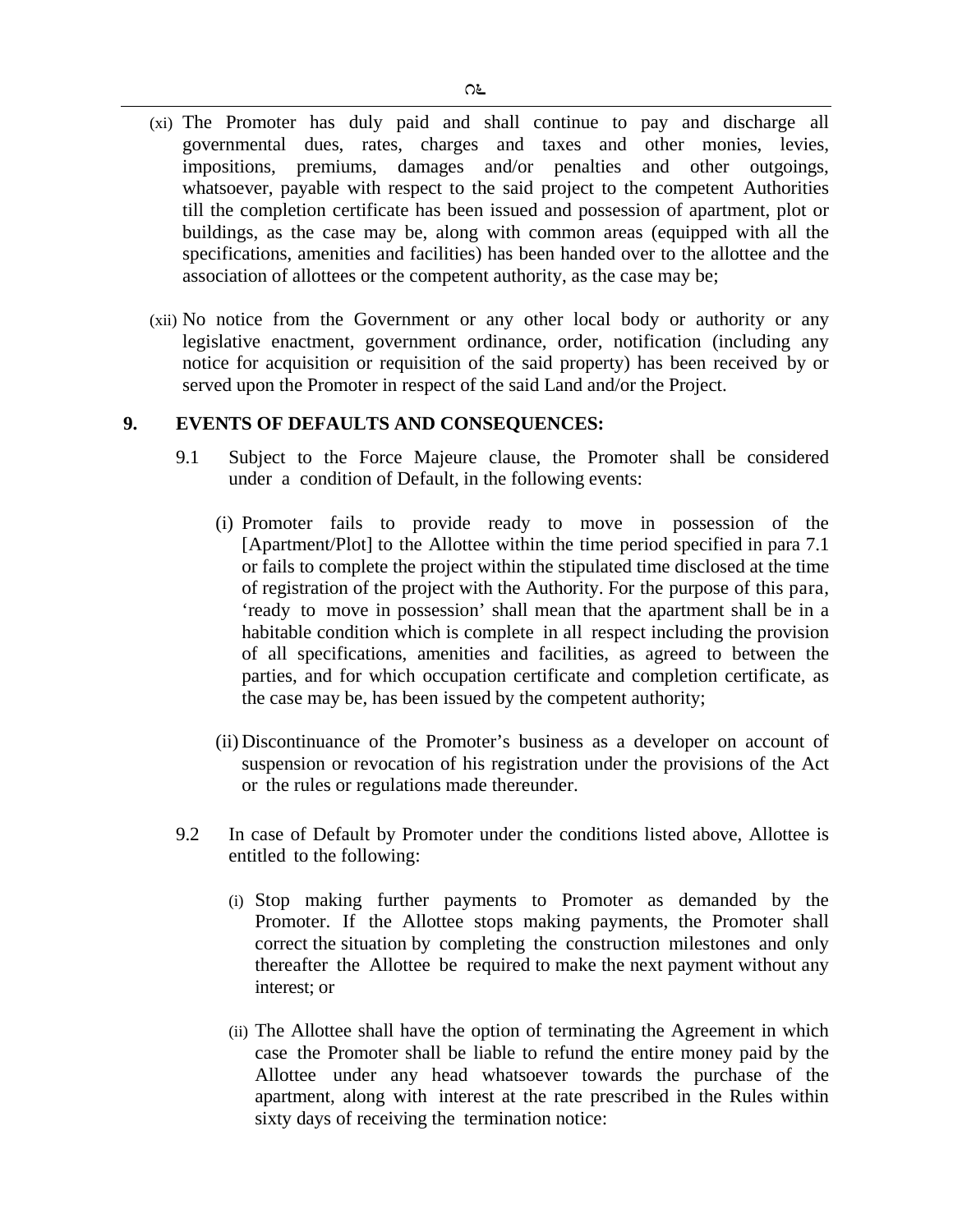Provided that where an Allottee does not intend to withdraw from the project or terminate the Agreement, he shall be paid, by the promoter, interest at the rate prescribed in the Rules, for every month of delay till the handing over of the possession of the [Apartment/Plot], which shall be paid by the promoter to the allottee within Sixty days of it becoming due.

- 9.3 The Allottee shall be considered under a condition of Default, on the occurrence of the following events:
	- (i) In case the Allottee fails to make payments for  $\overline{\phantom{a}}$ consecutive demands made by the Promoter as per the Payment Plan annexed hereto, despite having been issued notice in that regard the allottee shall be liable to pay interest to the promoter on the unpaid amount at the rate prescribed in the Rules;
	- (ii) In case of Default by Allottee under the condition listed above continues for a period beyond consecutive months after notice from the Promoter in this regard, the Promoter may cancel the allotment of the [Apartment/Plot], in favour of the Allottee and refund the money paid to him by the allottee by deducting the booking amount and the interest liabilities and this Agreement shall thereupon stand terminated. Provided that the promoter shall intimate the allottee about such termination at least thirty days prior to such termination.

### **10. CONVEYANCE OF THE SAID APARTMENT:**

The Promoter, on receipt of Total Price of the [Apartment/Plot] as per 1.2 under the Agreement from the Allottee, shall execute a conveyance deed and convey the title of the [Apartment/Plot] together with proportionate indivisible share in the Common Areas within 3 months from the date of issuance of the occupancy certificate\* and the completion certificate, as the case may be, to the allottee. [Provided that, in the absence of local law, the conveyance deed in favour of the allottee shall be carried out by the promoter within 3 months from the date of issue of occupancy certificate]. However, in case the Allottee fails to deposit the stamp duty and / or registration charges within the period mentioned in the notice, the allottee authorized the promoter to withhold registration of the conveyance deed in his/her favour till payment of stamp duty and registration charges to the promoter is made by the allottee.

#### **11. MAINTENANCE OF THE SAID BUILDING / APARTMENT / PROJECT:**

The Promoter shall be responsible to provide and maintain essential services in the Project till the taking over of the maintenance of the project by the association of the allottees upon the issuance of the completion certificate of the project. The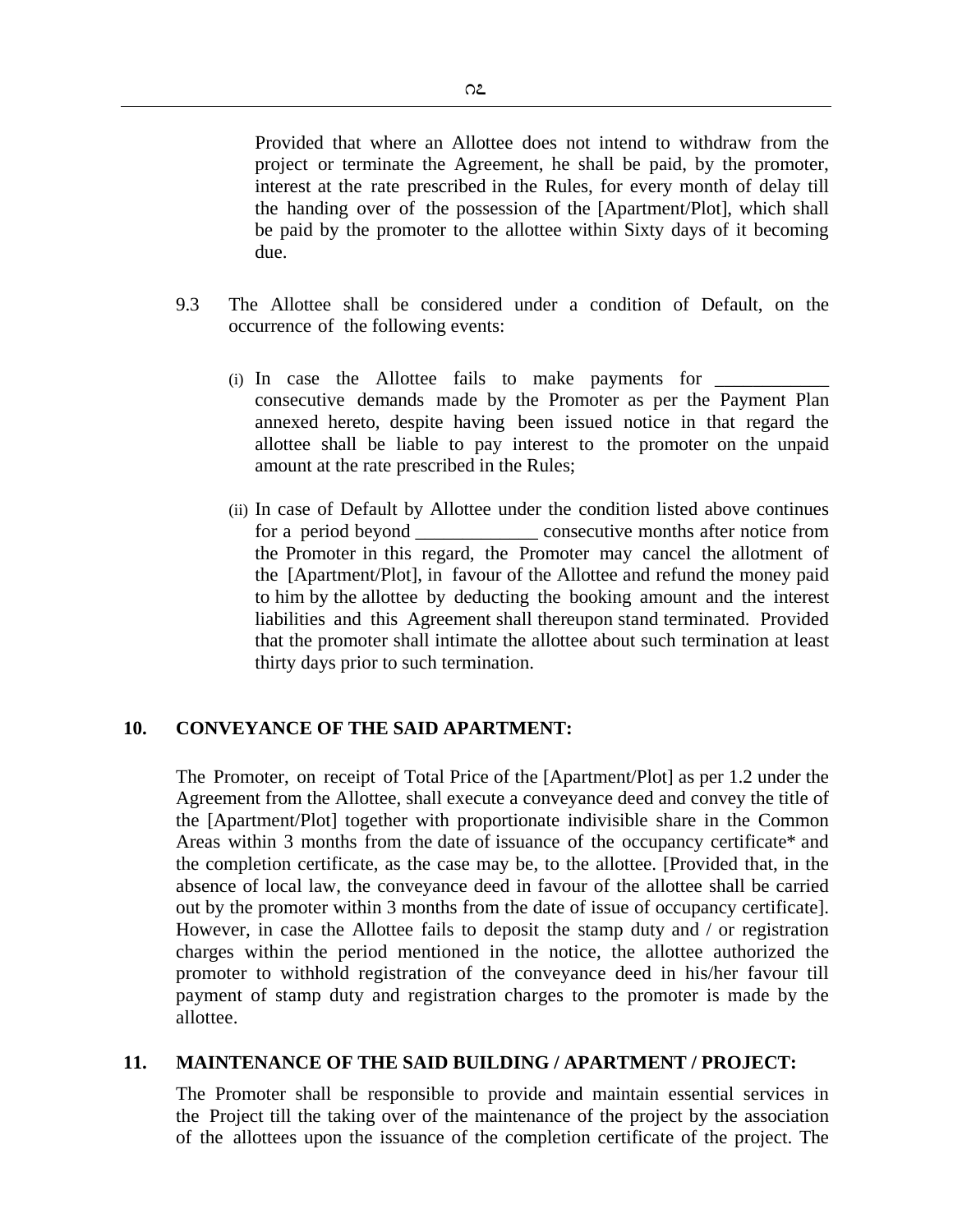cost of such maintenance has been included in the Total Price of the [Apartment/Plot].

### **12. DEFECT LIABILITY:**

It is agreed that in case any structural defect or any other defect in workmanship, quality or provision of services or any other obligations of the Promoter as per the agreement for sale relating to such development is brought to the notice of the Promoter within a period of 5 (five) years by the Allottee from the date of handing over possession, it shall be the duty of the Promoter to rectify such defects without further charge, within 30 (thirty) days, and in the event of Promoter's failure to rectify such defects within such time, the aggrieved Allottees shall be entitled to receive appropriate compensation in the manner as provided under the Act.

## **13. RIGHT TO ENTER THE APARTMENT FOR REPAIRS:**

The Promoter /maintenance agency /association of allottees shall have rights of unrestricted access of all Common Areas, garages/covered parking and parking spaces for providing necessary maintenance services and the Allottee agrees to permit the association of Allottees and/or maintenance agency to enter into the [Apartment/Plot] or any part thereof, after due notice and during the normal working hours, unless the circumstances warrant otherwise, with a view to set right any defect.

### **14. USAGE:**

Use of Basement and Service Areas: The basement(s) and service areas, if any, as located within the <u>container (*Project name*)</u>, shall be earmarked for purposes such as parking spaces and services including but not limited to electric sub-station, transformer, DG set rooms, underground water tanks, pump rooms, maintenance and service rooms, fire fighting pumps and equipment's etc. and other permitted uses as per sanctioned plans. The Allottee shall not be permitted to use the services areas and the basements in any manner whatsoever, other than those earmarked as parking spaces, and the same shall be reserved for use by the association of Allottees formed by the Allottees for rendering maintenance services.

### **15. GENERAL COMPLIANCE WITH RESPECT TO THE APARTMENT:**

15.1 Subject to Para 12 above, the Allottee shall, after taking possession, be solely responsible to maintain the [Apartment /Plot] at his/her own cost, in good repair and condition and shall not do or suffer to be done anything in or to the Building, or the [Apartment/Plot] or the staircases, lifts, common passages, corridors, circulation areas, atrium or the compound which may be in violation of any laws or rules of any authority or change or alter or make additions to the [Apartment / Plot] and keep the [Apartment / Plot] , its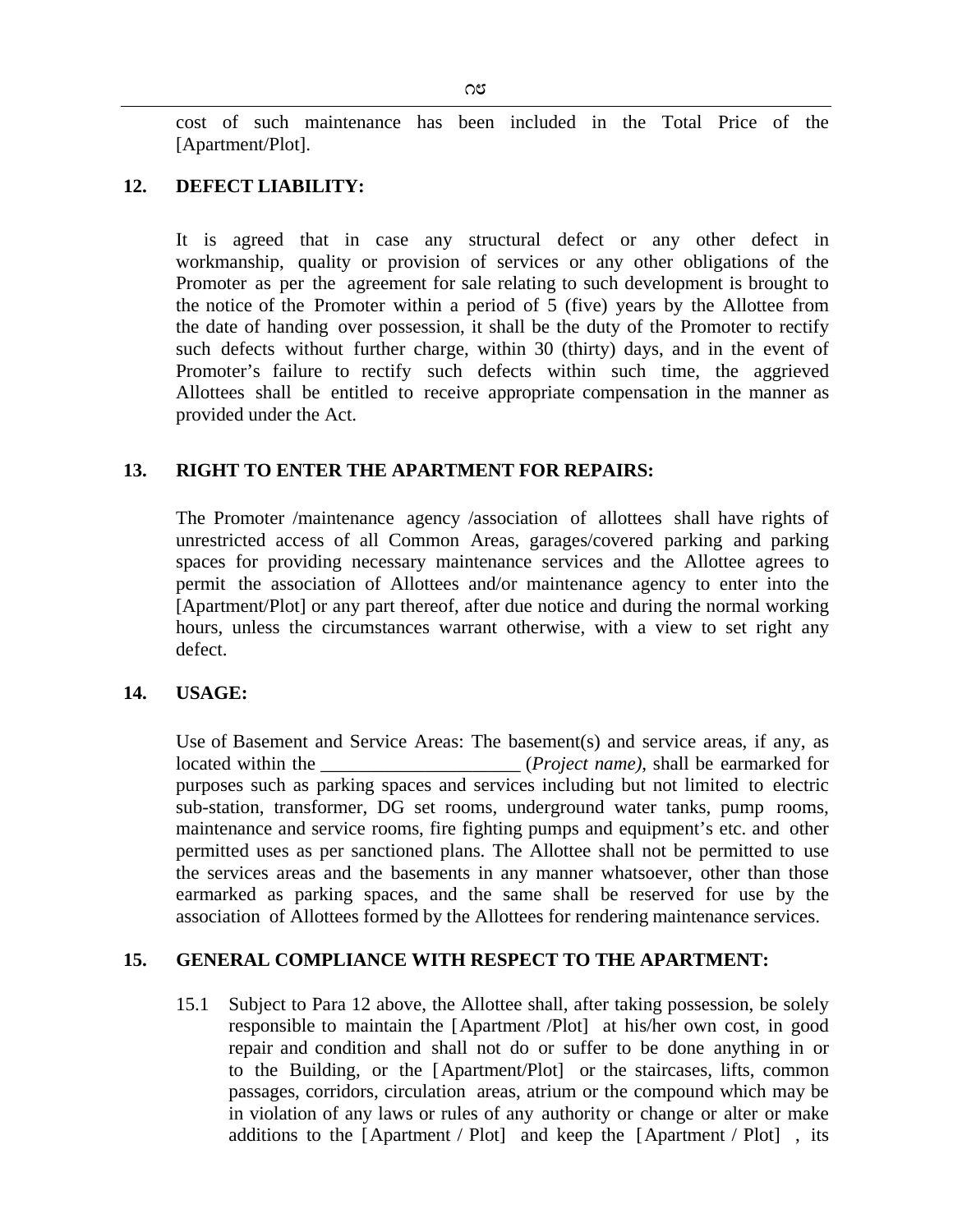walls and partitions, sewers, drains, pipe and appurtenances thereto or belonging thereto, in good and tenantable repair and maintain the same in a fit and proper condition and ensure that the support, shelter etc. of the Building is not in any way damaged or jeopardized.

- 15.2 The Allottee further undertakes, assures and guarantees that he/she would not put any sign-board / name-plate, neon light, publicity material or advertisement material etc. on the face / facade of the Building or anywhere on the exterior of the Project, buildings therein or Common Areas. The Allottees shall also not change the colour scheme of the outer walls or painting of the exterior side of the windows or carry out any change in the exterior elevation or design. Further the Allottee shall not store any hazardous or combustible goods in the [Apartment / Plot] or place any heavy material in the common passages or staircase of the Building. The Allottee shall also not remove any wall, including the outer and load bearing wall of the [Apartment / Plot].
- 15.3 The Allottee shall plan and distribute its electrical load in conformity with the electrical systems installed by the Promoter and thereafter the association of Allottees and/or maintenance agency appointed by association of Allottees. The Allottee shall be responsible for any loss or damages arising out of breach of any of the aforesaid conditions.

## **16. COMPLIANCE OF LAWS, NOTIFICATIONS ETC. BY PARTIES:**

The parties are entering into this Agreement for the allotment of a [Apartment/Plot] with the full knowledge of all laws, rules, regulations, notifications applicable to the Project.

## **17. ADDITIONAL CONSTRUCTIONS:**

The Promoter undertakes that it has no right to make additions or to put up additional structure(s) anywhere in the Project after the building plan, layout plan, sanction plan and specifications, amenities and facilities has been approved by the competent authority(ies) and disclosed, except for as provided in the Act.

## **18. PROMOTER SHALL NOT MORTGAGE OR CREATE A CHARGE:**

After the Promoter executes this Agreement he shall not mortgage or create a charge on the [Apartment/Plot/Building] and if any such mortgage or charge is made or created then notwithstanding anything contained in any other law for the time being in force, such mortgage or charge shall not affect the right and interest of the Allottee who has taken or agreed to take such [Apartment/Plot/Building].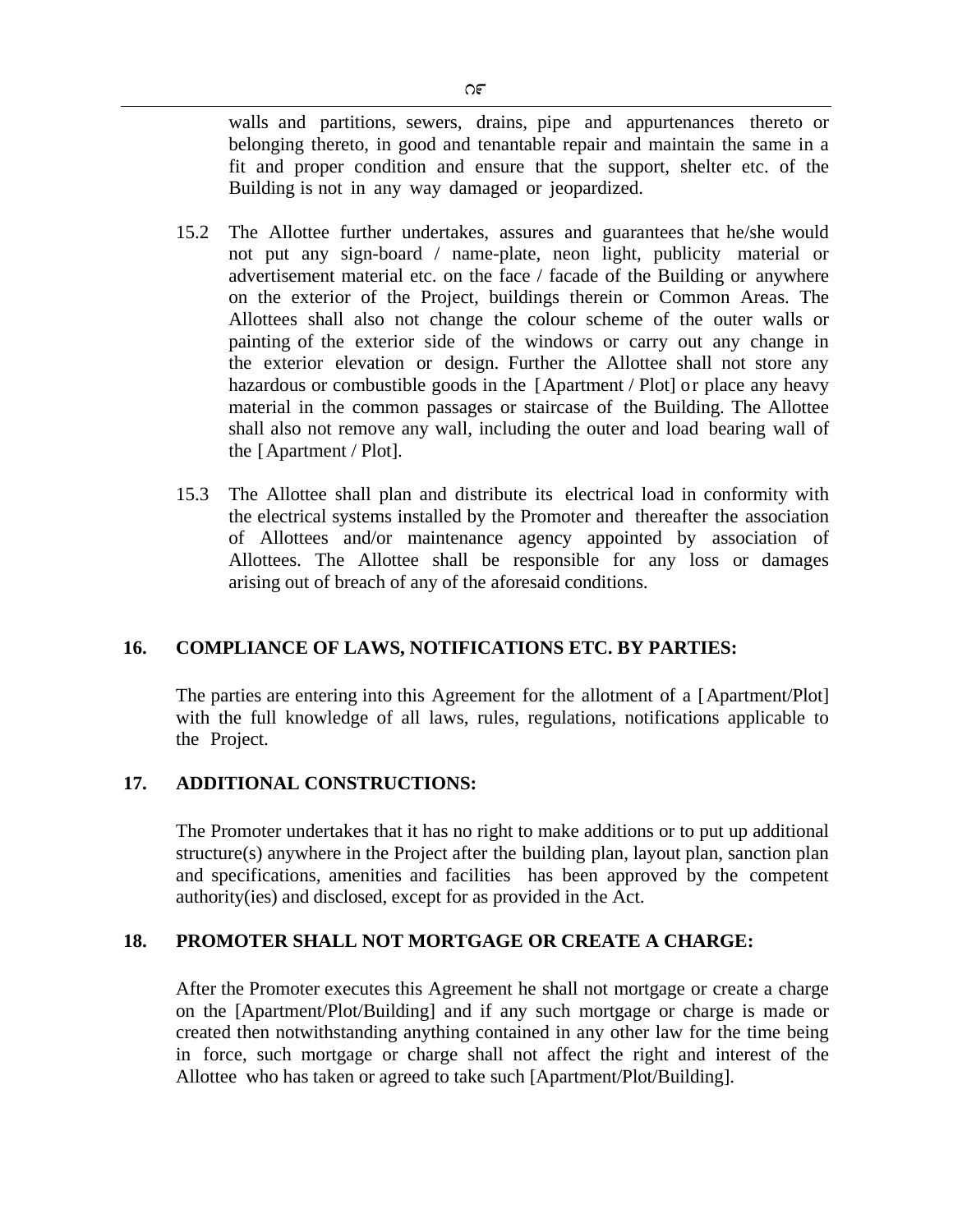## **19. THE KARNATAKA APARTMENT OWNERSHIP ACT, 1972 and THE KARNATAKA OWNERSHIP FLATS (REGULATION OF THE PROMOTION OF THE CONSTRUCTION, SALE, MANAGEMENT AND TRANSFER) ACT, 1972:**

The Promoter has assured the Allottees that the project in its entirety is in accordance with the provisions of the Karnataka Apartment of Ownership Act, 1972(Karnataka Act 17 of 1973) and the Karnataka Ownership Flats (Regulation of the Promotion of the Construction, Sale, Management and Transfer) Act, 1971. The Promoter showing compliance of various laws/regulations as applicable in the State of Karnataka and its revision thereafter from time to time (xx - here specify the details………..).

### **20. BINDING EFFECT:**

Forwarding this Agreement to the Allottee by the Promoter does not create a binding obligation on the part of the Promoter or the Allottee until, firstly, the Allottee signs and delivers this Agreement with all the schedules along with the payments due as stipulated in the Payment Plan within 30 (thirty) days from the date of receipt by the Allottee and secondly, appears for registration of the same before the concerned Sub-Registrar \_\_\_\_\_\_\_\_\_\_\_\_\_ (specify the address of the Sub-Registrar) as and when intimated by the Promoter. If the Allottee(s) fails to execute and deliver to the Promoter this Agreement within 30 (thirty) days from the date of its receipt by the Allottee and/or appear before the Sub-Registrar for its registration as and when intimated by the Promoter, then the Promoter shall serve a notice to the Allottee for rectifying the default, which if not rectified within 30 (thirty) days from the date of its receipt by the Allottee, application of the Allottee shall be treated as cancelled and all sums deposited by the Allottee in connection therewith including the booking amount shall be returned to the Allottee without any interest or compensation whatsoever.

## **21. ENTIRE AGREEMENT:**

This Agreement, along with its schedules, constitutes the entire Agreement between the Parties with respect to the subject matter hereof and supersedes any and all understandings, any other agreements, allotment letter, correspondences, arrangements whether written or oral, if any, between the Parties in regard to the said apartment/plot/building, as the case may be.

### **22. RIGHT TO AMEND:**

This Agreement may only be amended through written consent of the Parties.

## **23. PROVISIONS OF THIS AGREEMENT APPLICABLE ON ALLOTTEE OR SUBSEQUENT ALLOTTEES:**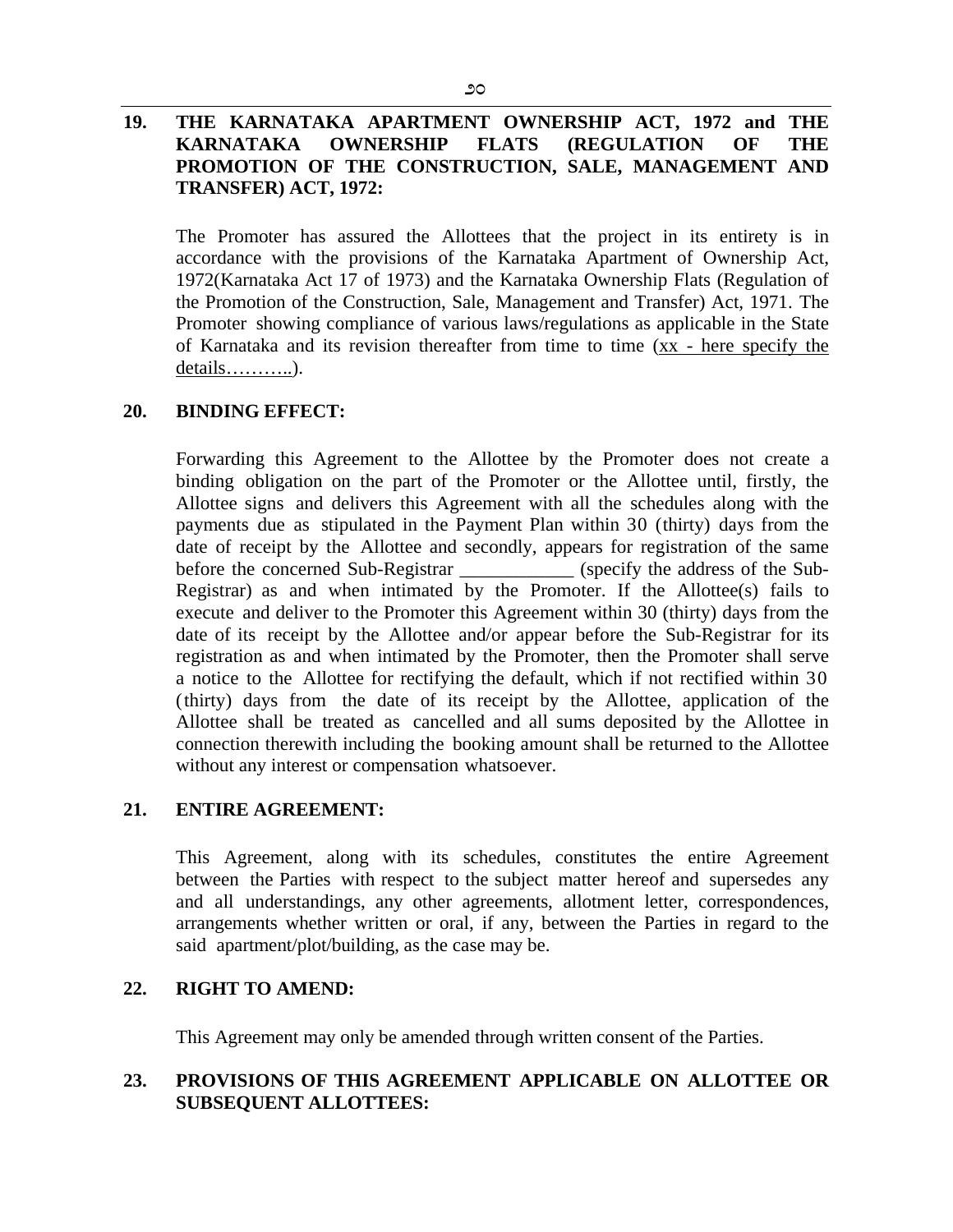It is clearly understood and so agreed by and between the Parties hereto that all the provisions contained herein and the obligations arising hereunder in respect of the [Apartment/Plot] and the project shall equally be applicable to and enforceable against and by any subsequent Allottees of the [Apartment/Plot], in case of a transfer, as the said obligations go along with the [Apartment/Plot] for all intents and purposes.

# **24. WAIVER NOT A LIMITATION TO ENFORCE:**

- 24.1 The Promoter may, at its sole option and discretion, without prejudice to its rights as set out in this Agreement, waive the breach by the Allottee in not making payments as per the Payment Plan [Annexure C] including waiving the payment of interest for delayed payment. It is made clear and so agreed by the Allottee that exercise of discretion by the Promoter in the case of one Allottee shall not be construed to be a precedent and /or binding on the Promoter to exercise such discretion in the case of other Allottees.
- 24.2 Failure on the part of the Promoter to enforce at any time or for any period of time the provisions hereof shall not be construed to be a waiver of any provisions or of the right thereafter to enforce each and every provision.

## **25. SEVERABILITY:**

If any provision of this Agreement shall be determined to be void or unenforceable under the Act or the Rules and Regulations made thereunder or under other applicable laws, such provisions of the Agreement shall be deemed amended or deleted in so far as reasonably inconsistent with the purpose of this Agreement and to the extent necessary to conform to Act or the Rules and Regulations made thereunder or the applicable law, as the case may be, and the remaining provisions of this Agreement shall remain valid and enforceable as applicable at the time of execution of this Agreement.

## **26. METHOD OF CALCULATION OF PROPORTIONATE SHARE WHEREVER REFERRED TO IN THE AGREEMENT:**

Wherever in this Agreement it is stipulated that the Allottee has to make any payment, in common with other Allottee(s) in Project, the same shall be the proportion which the carpet area of the [Apartment/Plot] bears to the total carpet area of all the [Apartments/Plots] in the Project.

## **27. FURTHER ASSURANCES:**

Both Parties agree that they shall execute, acknowledge and deliver to the other such instruments and take such other actions, in additions to the instruments and actions specifically provided for herein, as may be reasonably required in order to effectuate the provisions of this Agreement or of any transaction contemplated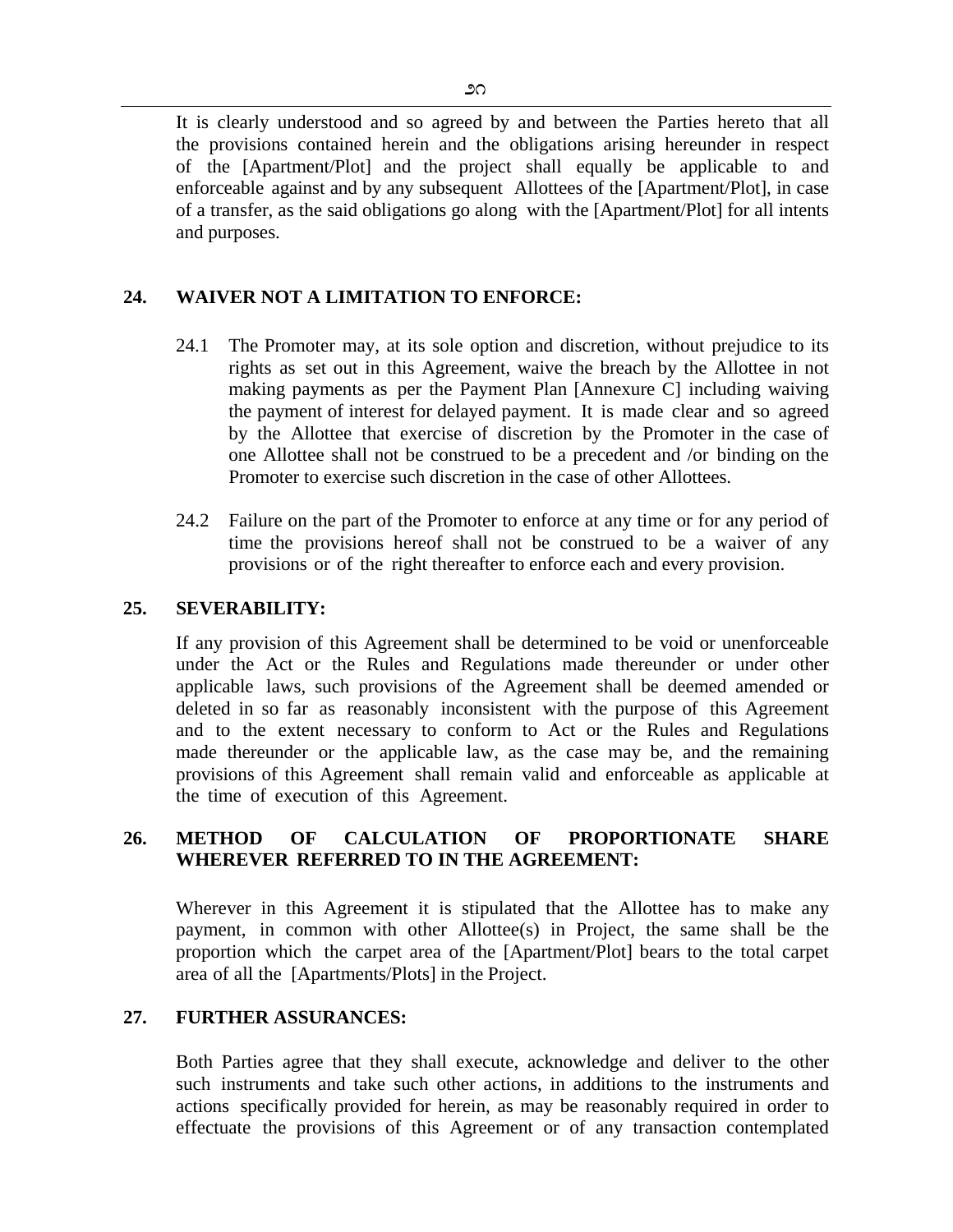herein or to confirm or perfect any right to be created or transferred hereunder or pursuant to any such transaction.

### **28. PLACE OF EXECUTION:**

The execution of this Agreement shall be complete only upon its execution by the Promoter through its authorized signatory at the Promoter's Office, or at some other place, which may be mutually agreed between the Promoter and the Allottee, in \_\_\_\_\_\_\_\_\_\_\_\_\_\_\_\_\_\_\_\_\_\_\_\_ after the Agreement is duly executed by the Allottee and the Promoter or simultaneously with the execution the said Agreement shall be registered at the office of the Sub-Registrar at \_\_\_\_\_\_\_\_\_\_\_\_\_\_\_\_\_ (specify the address of the Sub-Registrar). Hence this Agreement shall be deemed to have been executed at

### **29. NOTICES:**

That all notices to be served on the Allottee and the Promoter as contemplated by this Agreement shall be deemed to have been duly served if sent to the Allottee or the Promoter by Registered Post at their respective addresses specified below:

\_\_\_\_\_\_\_\_\_\_\_\_\_\_\_\_\_\_\_ Name of Allottee \_\_\_\_\_\_\_\_\_\_\_\_\_\_\_\_\_\_\_ (Allottee Address)

M/s \_\_\_\_\_\_\_\_\_\_\_\_\_\_ Promoter name \_\_\_\_\_\_\_\_\_\_\_\_\_\_\_\_\_\_\_ (Promoter Address)

It shall be the duty of the Allottee and the promoter to inform each other of any change in address subsequent to the execution of this Agreement in the above address by Registered Post failing which all communications and letters posted at the above address shall be deemed to have been received by the promoter or the Allottee, as the case may be.

### **30. JOINT ALLOTTEES:**

That in case there are Joint Allottees all communications shall be sent by the Promoter to the Allottee whose name appears first and at the address given by him/her which shall for all intents and purposes to consider as properly served on all the Allottees.

### **31. SAVINGS:**

Any application letter, allotment letter, agreement, or any other document signed by the allottee, in respect of the apartment, plot or building, as the case may be, prior to the execution and registration of this Agreement for Sale for such apartment, plot or building, as the case may be, shall not be constructed to limit the rights and interest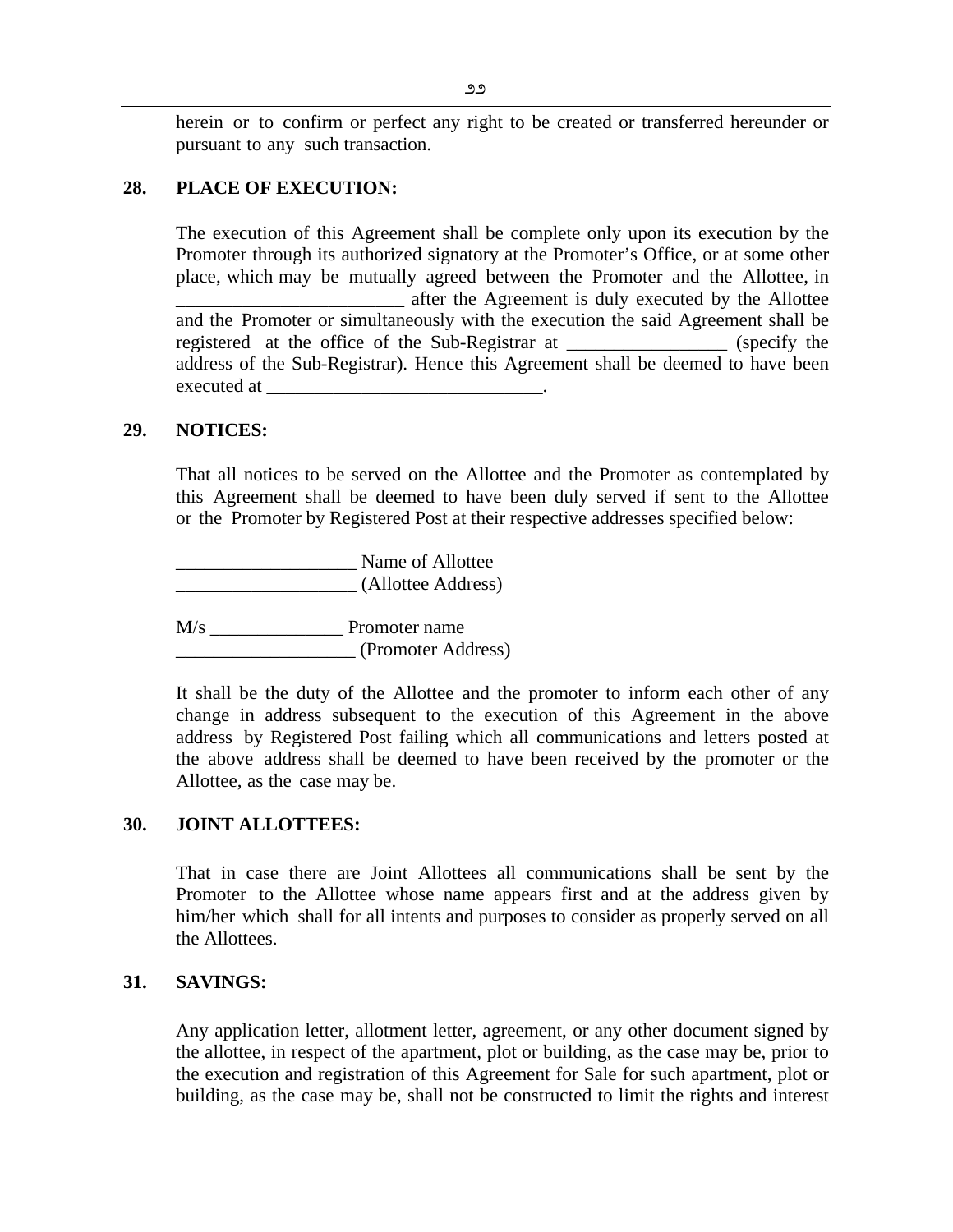of the allottee under the Agreement of Sale or under the Act or the rules or the regulations made thereunder.

### **32. GOVERNING LAW:**

That the rights and obligations of the parties under or arising out of this Agreement shall be construed and enforced in accordance with the Act and the Rules and Regulations made thereunder including other applicable laws of India for the time being in force.

### **33. DISPUTE RESOLUTION.-**

All or any disputes arising out or touching upon or in relation to the terms and conditions of this Agreement, including the interpretation and validity of the terms thereof and the respective rights and obligations of the Parties, shall be settled amicably by mutual discussion, failing which the same shall be settled through the adjudicating officer appointed under the Act.

*[Please insert any other terms and conditions as per the contractual understanding between the parties, however, please ensure that such additional terms and conditions are not in derogation of or inconsistent with the terms and conditions set out above or the Act and the Rules and Regulations made there under.]* 

**IN WITNESS WHEREOF** parties hereinabove named have set their respective hands and signed this Agreement for sale at *(city/town name)* in the presence of attesting witness, signing as such on the day first above written.

### **SIGNED AND DELIVERED BY THE WITHIN NAMED:**

| Allottee: (including joint buyers) | Please affix<br>photograph<br>and sign<br>across the<br>photograph |
|------------------------------------|--------------------------------------------------------------------|
| Name<br>Address                    | Please affix<br>photograph<br>and sign<br>across the<br>photograph |

### **SIGNED AND DELIVERED BY THE WITHIN NAMED**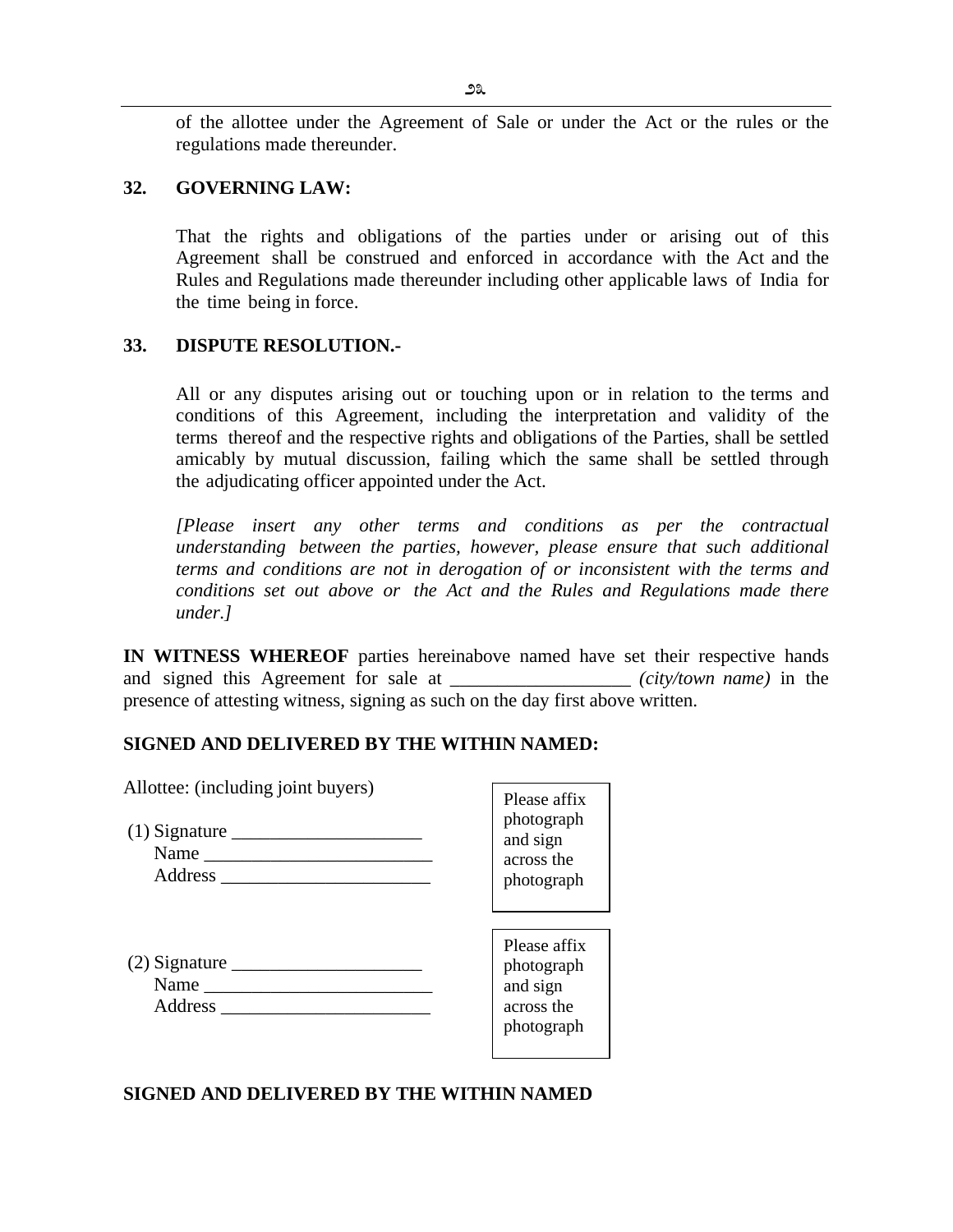| Promoter: |                                                                         |                   |                                                                                                                                                                                                                                                                                                                           | Please affix                                       |
|-----------|-------------------------------------------------------------------------|-------------------|---------------------------------------------------------------------------------------------------------------------------------------------------------------------------------------------------------------------------------------------------------------------------------------------------------------------------|----------------------------------------------------|
|           |                                                                         |                   |                                                                                                                                                                                                                                                                                                                           | photograph<br>and sign<br>across the<br>photograph |
|           |                                                                         |                   |                                                                                                                                                                                                                                                                                                                           |                                                    |
|           | <b>WITNESSES:</b>                                                       |                   |                                                                                                                                                                                                                                                                                                                           |                                                    |
|           | 1. Signature $\_\_\_\_\_\_\_\_\_\_\_\_\_\_\_\_\_\_\_\_\_$               |                   |                                                                                                                                                                                                                                                                                                                           |                                                    |
|           | 2. Signature $\frac{1}{\sqrt{1-\frac{1}{2}} \cdot \frac{1}{2}}$<br>Name |                   |                                                                                                                                                                                                                                                                                                                           |                                                    |
|           | SCHEDULE 'A' -                                                          | <b>DIRECTIONS</b> | PLEASE INSERT DESCRIPTION OF THE<br>[Apartment/Plot] AND THE GARAGE/<br>COVERED PARKING (IF APPLICABLE)<br>ALONG WITH BOUNDARIES IN ALL FOUR                                                                                                                                                                              |                                                    |
|           | <b>SCHEDULE 'B' -</b>                                                   |                   | FLOOR PLAN OF THE APARTMENT                                                                                                                                                                                                                                                                                               |                                                    |
|           | SCHEDULE 'C' -                                                          |                   | PAYMENT PLAN BY THE ALLOTTEE                                                                                                                                                                                                                                                                                              |                                                    |
|           | SCHEDULE 'D' -                                                          | APARTMENT/PLOT)   | SPECIFICATIONS, AMENITIES, FACILITIES<br>(WHICH ARE PART OF                                                                                                                                                                                                                                                               | <b>THE</b>                                         |
|           | <b>SCHEDULE 'E' -</b>                                                   |                   | SPECIFICATIONS, AMENITIES, FACILITIES<br>(WHICH ARE PART OF THE PROJECT)                                                                                                                                                                                                                                                  |                                                    |
|           | SCHEDULE 'F' -                                                          | AREA CALCULATION. | DESCRIPTION OF THE ENTIRE PROPERTY<br>COVERED AS PER SANCTIONED PLAN,<br>WITH DETAILS OF BOUNDARIES (EAST,<br>WEST, NORTH AND SOUTH). THE AREA<br>SHALL BE MENTIONED IN SQUARE<br>METERS. IF THE SITAL AREA IS IN<br>IRREGULAR SHAPE TOTAL AREA SHALL<br>BE CALCULATED AS PER THE TOTAL<br>STATION SKETCH AND ENGINEERING |                                                    |
|           | SCHEDULE 'G'-                                                           |                   | DETAILS OF THE COMMON AREA.                                                                                                                                                                                                                                                                                               |                                                    |